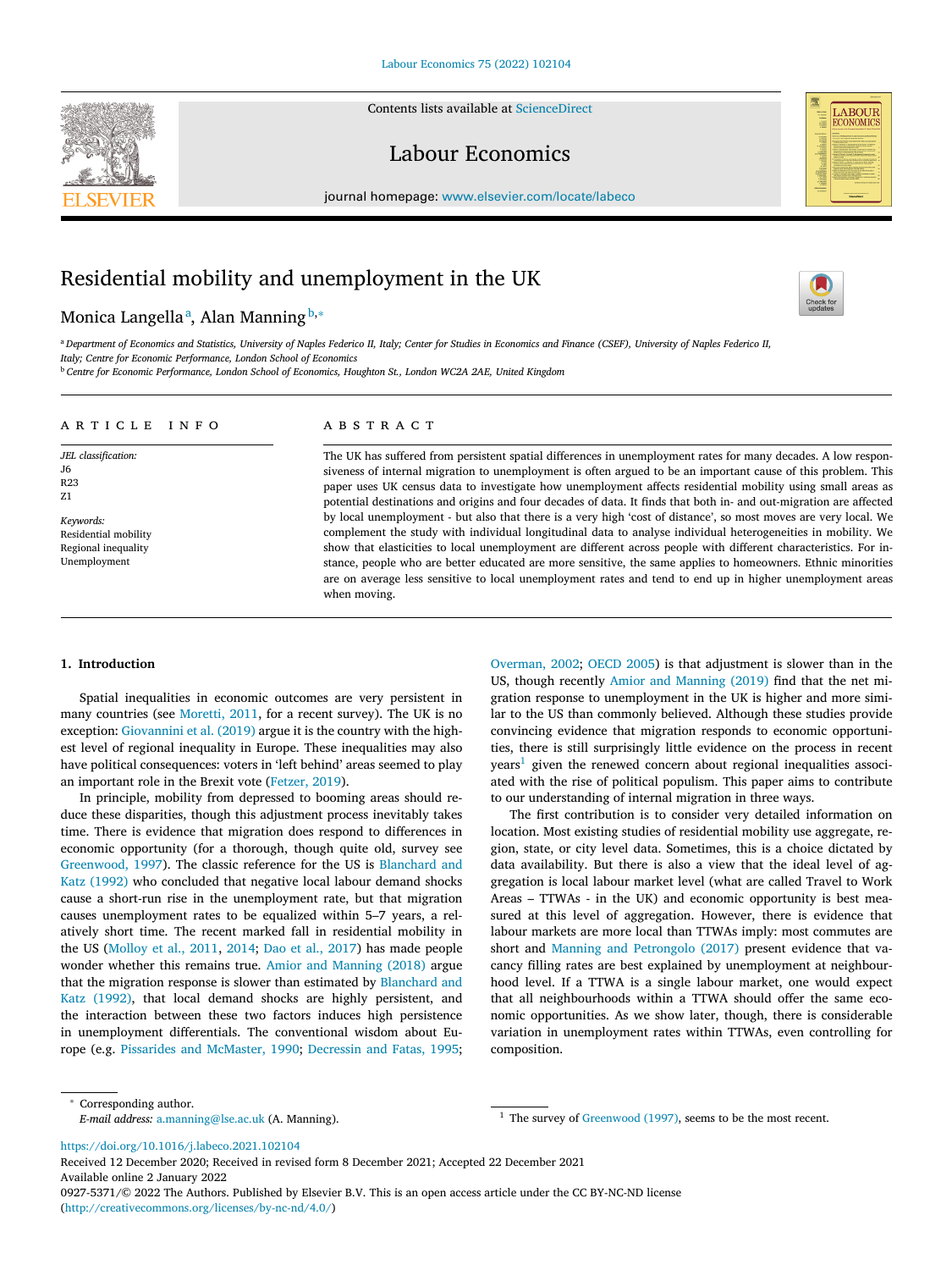If labour markets are more local than TTWAs imply, it is important to take account of this both in estimating how residential mobility responds to unemployment and in designing policy. For example, very local interventions may be more effective the more local are labour markets. Amior and [Manning](#page-11-0) (2019) show that the economic opportunities available to residents of an area can be summarized by a compositionadjusted employment or unemployment rate. Following their work, we will use unemployment as a measure of economic opportunities. To investigate the role of very local labour markets in modelling residential mobility, we estimate models including both a local (neighbourhood) level of unemployment as well as unemployment at the local labour market (TTWA) level. We find that both unemployment at the TTWA level and neighbourhood unemployment are important in explaining residential mobility. Even though residential moves tend to be local, often within the same TTWA, they tend to be from high to low unemployment neighbourhoods, and these very local moves play an important part in re-allocating labour from areas doing badly to those doing well.

The second contribution is to assess whether differences in economic opportunity across areas are more important in explaining in-migration or out-migration i.e. are people more likely to leave areas of high unemployment (an out-migration effect) or, given mobility, are they less likely to move to areas of high unemployment (an in-migration effect). This is relevant, as the elasticity to local unemployment may be different in these two sides of the problem. Although this is a question with a long pedigree (see the discussion in [Greenwood,](#page-12-0) 1997) the literature on separate determinants of in- and [out-migration](#page-11-0) is small. Coen-Pirani (2010) and [Monras](#page-12-0) (2018) have argued, using aggregate US data, that in-migration is more sensitive to economic conditions than outmigration. Using aggregate UK data, [Jackman](#page-12-0) and Savouri (1992) show that high unemployment raises out-migration and lowers in-migration to a similar extent. Our analysis show that both a high level of local unemployment and high level of TTWA unemployment increase outmigration on the one side and decrease in-migration on the other side. Both local and TTWA unemployment have an impact on mobility, both inflows and outflows.

The third contribution is to consider heterogeneity in the responsiveness of migration to unemployment. There is an extensive literature on how individual characteristics affect the probability of migration (again, see [Greenwood,](#page-12-0) 1997, for a review, or Bound and [Holzer,](#page-11-0) 2000 or [Bütikofer](#page-11-0) and Peri, 2021), considering factors like age, education, family circumstances and housing tenure. There is a much smaller literature on how individual characteristics affect the responsiveness of migration to unemployment (or some other measure of economic opportunity).<sup>2</sup> This is important because the view that migration will tend to equalize economic opportunity is based on the idea that migration reduces competition for jobs in the areas left and increases it in the destination areas. Such a conclusion may not be justified if, for example, it was the best educated or the most ambitious who leave an area after a negative labour demand shock<sup>3</sup> – this would alter the skill mix in a way that might worsen labour market prospects for those left behind. In addition, studies of individuals that consider the impact of area economic opportunity on migration, tend to focus on out-migration because there is only one area an individual can leave at any time but a very large number of potential destinations. Those studies (e.g. Dahl, [2002;](#page-11-0) Kennan and [Walker,](#page-12-0) 2011) that do consider a range of potential destinations typically have a relatively small number for computational issues.

<sup>2</sup> Though some studies relate mobility to the current economic situation of the individual (Pissarides and [Wadsworth,](#page-12-0) 1989; [Hunt,](#page-12-0) 2006).

Our study provides evidence on how the impact of both destination and origin unemployment rates varies across individuals when a very large number of possible destinations are considered. We find that elasticity to unemployment at the destination level is more heterogeneous than at the origin level. People who are younger, married, homeowners, employed, and better educated tend to be more sensitive to unemployment at destination, while ethnic minorities tend to respond less. The reaction to TTWA unemployment is instead less heterogeneous. We will also provide two extensions to the individual model. The first analyses differences in the estimates with respect to reasons for moving, while the second re-estimates the models considering the choice to be a household choice.

The plan of the paper is as follows. In Section 2 we provide description of the Census data and some initial descriptive analysis on the mo-bility of people within the UK. [Section](#page-4-0) 3 illustrates the empirical model we use for the Census data. [Section](#page-8-0) 4 illustrates the analysis on the longitudinal data and its extensions. [Section](#page-10-0) 5 concludes.

#### **2. Census data**

#### *2.1. Description*

We aim to estimate the impact of local economic conditions on migration between neighbourhoods. We use Census Area Statistics Wards (henceforth wards) as a definition of neighbourhoods. These are areas defined for statistical purposes during the 2001 census and have an average population of about 5000, partitioning Great Britain in 10,072 small areas.<sup>4</sup> We also use Travel to Work Areas (TTWA) as our measure of local labour markets. TTWAs are collections of wards produced by the Office for National Statistics<sup>5</sup> intended, as far as possible, to be selfcontained labour markets.<sup>6</sup> There are on average 131 wards within a TTWA in Great Britain, but considerable variation: less than 10 wards in the less populated areas of the country to the maximum of 827 wards for the biggest TTWA (London).

The decennial Census for 1981–2011 (inclusive) provides aggregate counts of the number of people in England, Scotland and Wales who have moved between each pair of wards in the previous year.<sup>7</sup> This allows us to study mobility between a large number of origin and destination periods and over a quite long time. We also use area characteristics such as population, age structure, marriage rate, education, the share of immigrants, and housing tenure. $8$  We use ward centroids to calculate the distance between wards and ward area to compute the av-

<sup>8</sup> Data is from the 1981-2011 Censuses of Population. Additional information on the variables included is in Appendix B.

<sup>&</sup>lt;sup>3</sup> On the interplay between skills and local labour market differences, a work on Germany by Dauth et al. [\(2018\)](#page-11-0) shows, for instance, how the assortative matching of workers to firms can explain geographical wage differentials. Anelli et al. [\(2020\)](#page-11-0) show that large emigration flows in Italy have a negative effect on entrepreneurship and this is mainly related to emigration of young and entrepreneurial individuals.

<sup>4</sup> This refers to England, Scotland, and Wales. Northern Ireland is not included in this study due to data homogeneity. Throughout the paper, the actual number of wards we have in our sample is 10071, as we aggregate the (adjacent) wards of Bishopsgate and of Walbrook due to continuity in the time series. In 2001 the CAS Ward construction was based on the Electoral Wards definition. The Electoral Wards are re-calculated at each Election, though, while we keep the definition of Wards fixed over time. Moreover, while the Electoral Wards are used for electoral purposes, they do not entail further differences in local governments or funding distribution, which are related to other, higher, geographical levels.

<sup>5</sup> See, for example, https://www.ons.gov.uk/employmentandlabourmarket/ [peopleinwork/employmentandemployeetypes/articles/traveltoworkareaanalysi](https://www.ons.gov.uk/employmentandlabourmarket/peopleinwork/employmentandemployeetypes/articles/traveltoworkareaanalysisingreatbritain/2016) singreatbritain/2016.

 $6$  TTWAs are constructed so that at least 67% of those who live work there and 67% of those who work there also live there. The definition also sets minimum thresholds for the population (at least 25,000). Source: [https://www.nomisweb.co.uk/articles/330.aspx.](https://www.nomisweb.co.uk/articles/330.aspx) In this paper we use the 2001 TTWA definition, which we keep stable across years. There are 232 TTWAs in our dataset.

<sup>7</sup> Appendix A includes additional information on the harmonization of the area level datasets across censuses. The result is a dataset with over 100m observations times 4 years.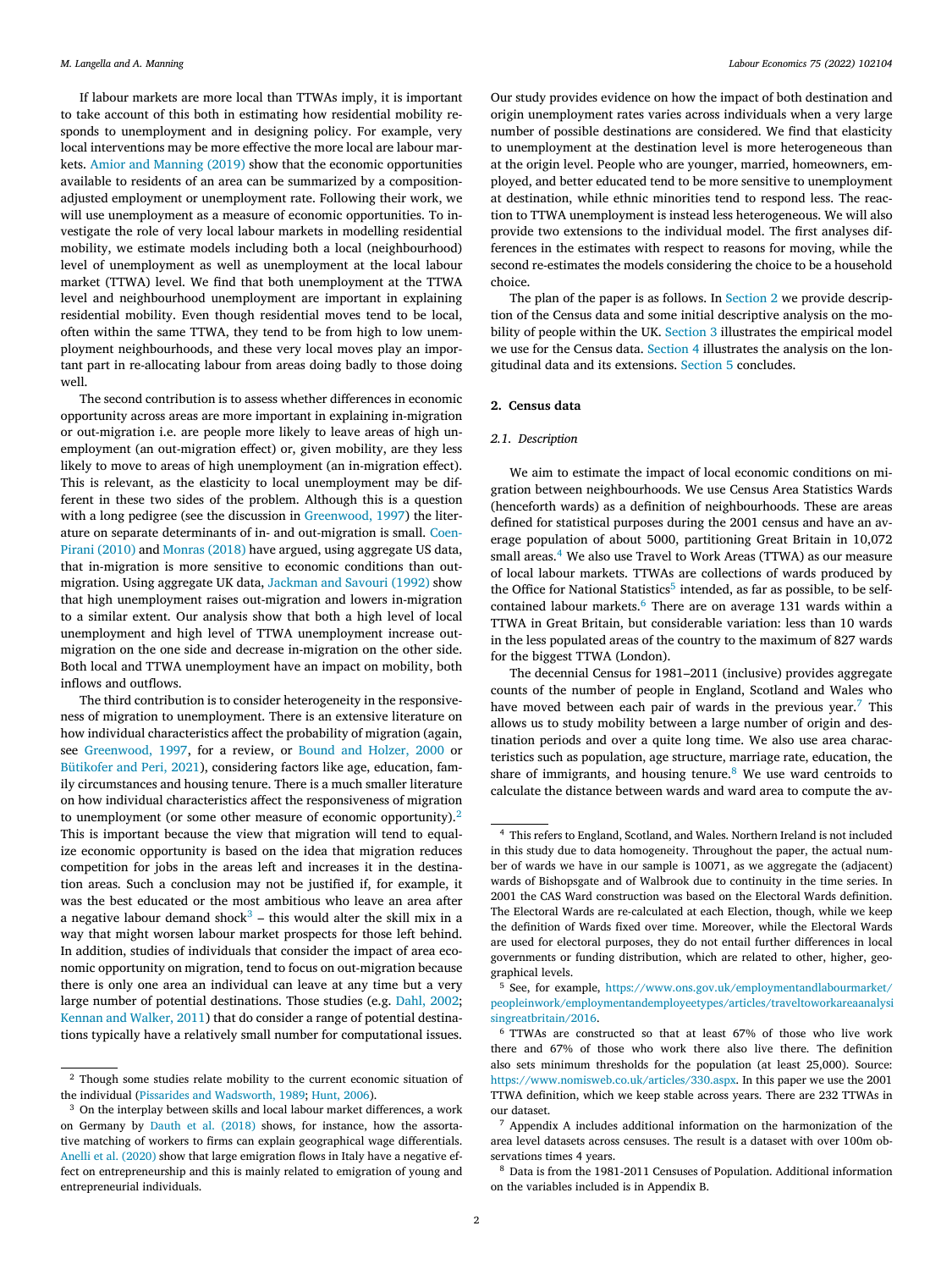erage distance within wards<sup>9</sup> which is important as they vary greatly in size.

Our focus is on estimating how economic conditions affect the mobility of people to and from the area. In many models of location choice, e.g. the classic Roback-Rosen model, labour supply is assumed to be inelastic and it is real wages that are the measure of economic opportunity. [Kennan](#page-12-0) and Walker (2011) adopt a similar approach in using expected income. In contrast, we use the unemployment rate of residents as a summary measure of the level of their economic opportunity, though sometimes adjusted for the demographic characteristics of the area. This can be justified using the ['sufficient](#page-11-0) statistic' approach of Amior and Manning (2019) who show that, if there is any elasticity in the supply of labour to an area, the utility offered by living in an area can be written as a function of the utility obtained when non-employed in an area and the unemployment rate of residents in the area, which acts as a sufficient statistic for all the opportunities. This result does not assume that residents work in the area where they live – rather the unemployment rate of residents of an area summarizes the employment opportunities in all areas within commuting distance. The 'sufficient statistic' approach is very convenient because it means that we do not have to model commuting even though we are considering very small areas where most people work outside their ward of residence. Intuitively, if an area offers good commuting opportunities this should be reflected in a lower unemployment rate for residents. Using the unemployment rate as the measure of economic opportunity also has the advantage that it is readily available for very small areas: the UK census does not contain any information on income so real wages could not be used if it was the preferred measure.

One of the issues this paper explores is whether it is unemployment in the neighbourhood (ward) or local labour market (TTWA) influences the mobility patterns. To this end, we use two different measures of the unemployment rate: at TTWA and ward level.

The census data has the advantage that it is based on a 100% census of population so has a very large underlying sample, although this comes at the cost of not having any individual characteristics of the movers or stayers though we do have information on the demographic characteristics of areas that we use as controls. Table 1 shows descriptive statistics for the census variables.

#### *2.2. Descriptive statistics on spatial inequalities and mobility*

#### *2.2.1. Persistent spatial inequalities*

To illustrate the long-run aspect of spatial inequalities in the UK, Panel A of [Fig.](#page-3-0) 1 shows the high correlation (0.77) between unemployment rates at the ward level in the 1981 and 2011 censuses. Panel B shows that TTWA level unemployment also has high persistence (correlation 0.76). Some of these differences are driven by persistence in demographic characteristics. However, controlling for population, age, marital status, migrants, education, and housing tenure still leads to a high correlation (0.47 for ward level unemployment, and 0.45 for TTWA unemployment), as Fig. D1 in the Appendix shows. There is also a high variance of within-TTWA unemployment rates, both controlling and not controlling for demographic characteristics as Fig. D2 in the Appendix shows. The intra-TTWA variation is consistent with the view that there are considerable differences in economic opportunities across areas in the same TTWA, even after controlling for area characteristics, suggesting that TTWAs should not be thought of as completely homogeneous labour markets.

### *2.2.2. Residential mobility rates*

On average 9.5% of people have moved in the year before the census, and the average distance moved is 35 km. Most of the internal migration occurs within TTWAs – about 8 percent of the population move

#### **Table 1**

Descriptive statistics census data 1981–2011, ward-level dataset.

|                                                | Mean   | SD     |
|------------------------------------------------|--------|--------|
| Movers% of contemporaneous population          | 9.478  | 5.276  |
| Median Distance travelled by movers (km)°      | 4.61   |        |
| Distance travelled by movers (km) <sup>°</sup> | 35.07  | 79.81  |
| <b>Total Population</b>                        | 5623   | 4019   |
| Unemployment CAS Ward level%                   | 6.886  | 4.264  |
| Unemployment CAS Ward level% - residualised    | 6.886  | 2.663  |
| Unemployment TTWA level%                       | 7.195  | 2.744  |
| Unemployment TTWA level% - residualised        | 7.195  | 1.700  |
| % of people below 16                           | 19.853 | 3.881  |
| % of people between 16 and 29                  | 18.133 | 5.415  |
| % of people between 30 and 44                  | 20.807 | 3.384  |
| % of people between 45 and 59                  | 18.996 | 3.614  |
| % of people between 60 and 64                  | 5.693  | 1.615  |
| % of people above 65                           | 16.518 | 5.648  |
| % of married                                   | 39.894 | 20.641 |
| % of graduates                                 | 13.839 | 8.730  |
| % of foreign born                              | 6.535  | 7.767  |
| % students (on population 16-64)               | 5.695  | 4.826  |
| % house owners                                 | 66.614 | 17.197 |
| % social housing                               | 21.356 | 17.055 |
| N                                              | 40,284 |        |

Note: 1981–2011 Census of Population data (Source: Nomis) at the CAS Ward level. ˚The *Median Distance travelled by movers* and the *Distance travelled by movers* represent the median and the average (and standard deviation) of the distance between two CASWards that have a non-zero flow of movers in the year before the census. Both the measures are weighted by the number of people moving between the two areas. Residualised measures of unemployment are estimates from a model that accounts for log of total population, percentage of people with university degree, age distribution, percentage of married/couples, percentage of students, percentage of people born outside the UK, percentage of homeowners and of people living in social housing. For this table, residuals from these models are then added to the average unemployment level. TTWA residualised measure of unemployment aggregate residuals form the CAS Ward level to the TTWA level.

between wards every year compared to approximately 2 percent who move between TTWAs.<sup>10</sup> Census data (see Fig. D3 in the Appendix) indicates a small increase in residential mobility over time, but it is hard to draw strong conclusions about trends from 4 observations 10 years apart: there may be, for example, cyclical factors at work.<sup>11</sup> This pattern of relatively stable residential mobility rates contrasts with the United States trends, where the fall in mobility rates has attracted a lot of attention [\(Molloy](#page-12-0) et al., 2011, [2014;](#page-12-0) Kaplan and [Schulhofer-Wohl,](#page-12-0) 2017; Ganong and [Shoang,](#page-12-0) 2017).

Most residential moves are over short distances, and the fraction of moves over a certain distance is remarkably stable over time. Fig. D5 in the Appendix shows the fraction in each census of moves of different distances: over 50% are less than 5 km with less than 10% being more than 200km.<sup>12</sup> This is unsurprising, local moves allow people to keep existing jobs and contacts with friends and family, while longer moves are less likely to assure that.

<sup>&</sup>lt;sup>9</sup> The average distance between wards is calculated as  $\frac{128\sqrt{area_i}}{45\pi^{1.5}}$  which is the average distance between two randomly drawn points in a circle with that area.

<sup>&</sup>lt;sup>10</sup> One implication of these differences is that studying internal migration at a high level of geographical aggregation as many existing studies do, may miss most residential mobility.

 $11$  The ONS uses NHS Register Data as the best available data source for internal migration between census years: https://www.ons.gov.uk/peoplepopulation andcommunity/populationandmigration/migrationwithintheuk/bulletins/

[internalmigrationbylocalauthoritiesinenglandandwales/yearendingjune2015.](https://www.ons.gov.uk/peoplepopulationandcommunity/populationandmigration/migrationwithintheuk/bulletins/internalmigrationbylocalauthoritiesinenglandandwales/yearendingjune2015) This is the fraction of the population changing the region of their NHS registration: this data is not available for smaller areas than regions. Figure D4 in the Appendix presents data on regional mobility from as well as the Census data: the NHS data shows a slightly higher proportion of movers with respect to the census data, but little change over time.

<sup>&</sup>lt;sup>12</sup> Figure D6 in the Appendix shows the corresponding cumulative distribution of the share of movers by distance.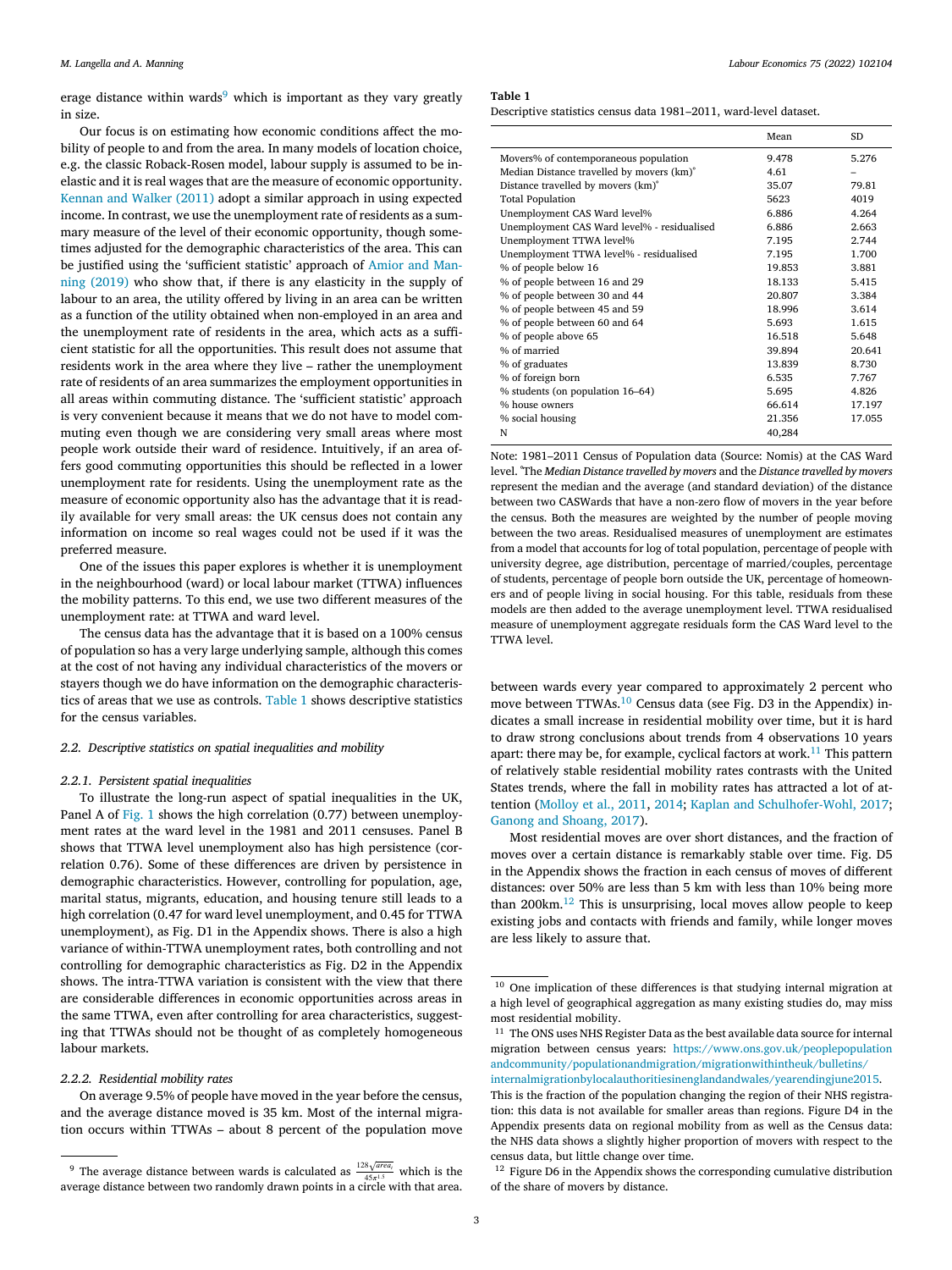<span id="page-3-0"></span>

**Fig. 1.** Correlation in the unadjusted unemployment rate between 1981 and 2011.

Note: Authors' elaboration of 1981 and 2011 census data at the CAS Ward level and TTWA level, Source: Nomis. Coef refers to the estimated coefficient of a linear regression between the two variables, SE to the corresponding standard error. Linear interpolation is illustrated in both graphs.



**Fig. 2.** The relationship between changes in population 1981–2011 and 1981 unemployment rates. Note: Authors' elaboration of 1981 and 2011 census data at the CAS Ward level and TTWA level, Source: Nomis. Coef refers to the estimated coefficient of a linear regression between the two variables, SE to the corresponding standard error.

#### *2.2.3. Is migration from high to low unemployment areas?*

Migration from areas of high to low unemployment is one economic mechanism that could reduce spatial inequalities in labour market opportunity. Fig. 2, Panel A shows that wards with high unemployment in 1981 have lower average population growth in the period 1981–2011 (correlation of −0.15). At the TTWA level the correlation between population changes and initial unemployment levels is stronger (−0.50, Panel B). However, this migration does not seem high enough to equalize economic opportunity across areas as Fig. 1 shows very persistent differences in unemployment rates. $13$  Aggregate population growth may be due to different factors (e.g. foreign immigration) so are not necessarily informative about mobility rates.

A more formal way to provide descriptive evidence on the extent to which individuals move from areas of high to low unemployment is the following. Denote by  $M_{ab}$  the number of movers from area  $a$  to areabat time *t*,  $u_{at}$  the unemployment rate in area *a* at time *t*. Define the average change in the unemployment rate experienced by movers as:

$$
\frac{\sum M_{abt} (u_{bt} - u_{at})}{\sum M_{abt}}
$$
 (1)

This will be a negative number if, on average, movers go from high to low unemployment areas. Eq.  $(1)$  can be interpreted as a simple measure of the strength of the propensity to move towards areas of greater

opportunity. It is not a measure of whether the individual mover will have a higher probability of employment after moving nor a measure of how much mobility will reduce unemployment differentials between areas (though this might be expected if mobility reduces population in depressed areas and it increases population in areas that are thriving).

[Table](#page-4-0) 2 shows the numerical equivalent of Eq.  $(1)$  in the Census data. The first row and first column shows that, on average, movers move towards wards that have an unemployment rate 0.135 percentage points below their current one i.e. the direction of travel is, on average from high to low unemployment areas. When using unemployment rates adjusted for differences in area composition (first row, column 2) the gap is smaller (−0.066) but still negative.

Appendix C shows how this overall direction of travel can be decomposed into several components. First, there are those who remain within the same TTWA – panel (b) of [Table](#page-4-0) 2 – who represent 72.5% of movers. For them we can compute the average change in the unemployment rate of their origin and destination ward; the average value of the change is −0.149 on the unadjusted unemployment rate and −0.050 on the adjusted (columns 1 and 2, respectively). The overall contribution of within TTWA moves is then the product of the probability times the change which is reported at the bottom of panel (b) of [Table](#page-4-0) 2.

Second there are the movers who change TTWA – panel (c) - this is 27.5% of movers as shown in row (c1). For them, the change in the unemployment rate between origin and destination can be split into a part due to the difference in unemployment rate in the origin and destination TTWAs (row (c2)) and a part which is the result of them moving

<sup>13</sup> Amior and [Manning](#page-11-0) (2019) argue this is because demand shocks at local level are very persistent.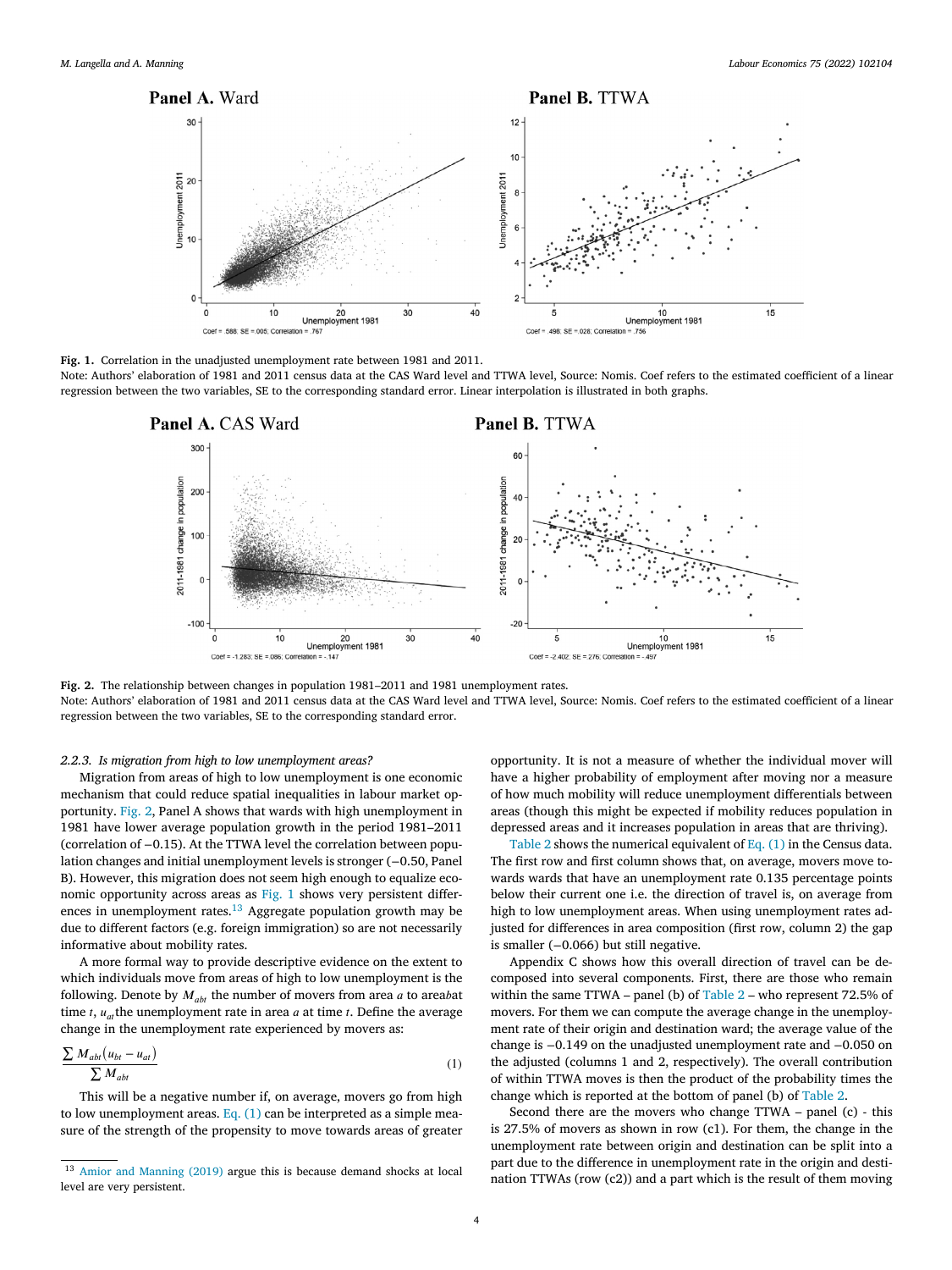<span id="page-4-0"></span>Decomposition of average unemployment difference between wards of origin and wards of destination.

|                                                       | (1)<br>Unemployment Ward level% | (2)<br>Unemployment Ward level% - adjusted |
|-------------------------------------------------------|---------------------------------|--------------------------------------------|
| (a) Average unemployment difference                   | $-0.135$                        | $-0.066$                                   |
| (b) Within TTWA                                       |                                 |                                            |
| (b1) Percentage of total moves                        | 72.5%                           | 72.5%                                      |
| (b2) Within TTWA unemployment difference              | $-0.149$                        | $-0.050$                                   |
|                                                       | (0.064)                         | (0.063)                                    |
| Contribution to the average $(a)=b(1)*b(2)$           | $-0.108$                        | $-0.036$                                   |
| (c) Between TTWA                                      |                                 |                                            |
| (c1)Percentage of total moves                         | 27.5%                           | 27.5%                                      |
| (c2) Between TTWA (net) unemployment difference       | $-0.183$                        | $-0.056$                                   |
|                                                       | (0.126)                         | (0.072)                                    |
| (c3) Deviation from the mean unemployment difference  | 0.084                           | $-0.051$                                   |
|                                                       | (0.190)                         | (0.037)                                    |
| Contribution to the average $(a)=c(1)^{*}[c(2)+(c3)]$ | $-0.027$                        | $-0.030$                                   |

Note: 1981–2011 Census of Population data (Source: Nomis). Adjusted unemployment (column 2) is derived as the residuals from a model that account for control for population, age structure, marriage status, education, country of birth, students, house tenure. Within TTWA corresponds to  $\frac{\sum_{\text{int}(a) = \text{int}(a)} a_{\text{int}}(u_{\text{int}} - u_{\text{int}})}{\sum_{\text{int}(a) = \text{int}(a)} b_{\text{int}}}$  from equation (C.3) in the Appendix; Between

TTWA: Between TTWA (net) is  $\frac{\sum_{\text{inted}(p)H\text{int}(q) \to H\text{int}(q)} M_{\text{adv}} - \mu_{\text{int}}^{\text{tr}}}{\sum_{\text{inted}(p)H\text{int}(q) \to H\text{int}(q) M_{\text{adv}}}}$  from equation (C.2) Between TTWA: Deviation from the mean is ∑

 $\frac{(\text{Higgs})\text{Higgs}(b)}{\sum_{\text{Higgs}(j\neq\text{Higgs}(b)}M_{ab}}$   $\frac{(\text{Higgs})-(\text{Higgs}+ \text{Higgs})}{\sum_{\text{Higgs}(j\neq\text{Higgs}(b)}M_{ab}}$ , from equation (C.3);. Standard deviation in parenthesis.

between wards that do relatively better or worse within those TTWAs (row (c3)). Row (c2) shows there is a tendency to move from high to low unemployment TTWAs but row (c3) shows that for the unadjusted unemployment rates there is a tendency to move from a ward that had a relatively low unemployment rate in the origin TTWA to a ward with a relatively high unemployment rate in the destination TTWA. The overall contribution of between TTWA moves is then the sum of rows (c2) and (c3) multiplied by the proportion of people who change TTWA (27.5%) which is given at the bottom of panel (c). The sum of the terms at the bottom of panels (b) and (c) add up to the number in row (a). Table 2 shows that intra-TTWA moves explain the majority of the movement of people from high to low unemployment areas; for the unadjusted unemployment rates intra-TTWA moves account for 80%; for adjusted unemployment rates it is approximately 55%. This is partly because these moves are more frequent but also because the direction of movement is just as strong as for between TTWA moves.

The evidence presented so far has been descriptive and has not controlled for other relevant factors. We now turn to more formal empirical models.

#### **3. The empirical model**

To model the flows of people between wards we use a gravity-type model. Due to the large number of zeroes, we use a Poisson regression model. In this model, the number of movers from ward  $a$  to ward  $b$  at time  $t$ ,  $M_{abt}$ , follows a Poisson distribution with mean given by:

$$
E(M_{abl}|regressors) = \exp(\theta_{ab} + \beta_a x_{at} + \beta_b x_{bt})
$$
\n(2)

 $\theta_{ab}$ , are time-invariant origin-destination fixed effects, which measure the attractiveness of area *b* to those currently living in *a*,  $x_{at}$  are timevarying origin characteristics, and  $x<sub>ht</sub>$  are time-varying destination characteristics (our particular interest will be on the unemployment rate but we often have other controls). The origin-destination fixed effects encompass both time-invariant origin and destination characteristics and time-invariant characteristics of the origin-destination pair such as the distance between them.

The impact of origin and destination characteristics will reflect the factors making the ward an attractive or unattractive place to leave but also the origin characteristics will also reflect the fact that some types of people are more mobile than others. Because the role played by origin and destination characteristics is rather different, there is no reason to expect that their coefficients will necessarily be the same in (2).

In analysing mobility decisions there is also the issue of whether it is the current level of economic opportunity alone that matters or whether expectations about future opportunity also play a role (as perhaps should be the case, given that residential mobility is costly). The current framework can incorporate dynamic models if the payoffs from moving to an area are interpreted as value functions rather than flow utilities (see, for example, [Arcidiacono](#page-11-0) and Elickson, 2011) though how one does this in practice is more difficult. [Kennan](#page-12-0) and Walker (2011) estimate a dynamic discrete choice model of migration, but this is computationally very demanding (even though they have many fewer possible destinations than us) and involves imposing rather than estimating a discount factor assuming rather than estimating the extent to which individuals are forward-looking in making their decisions.

We prefer to simply condition on current measures of economic opportunity. Gallin [\(2008\)](#page-12-0) showed that current conditions can be a sufficient statistic for future conditions if those conditions follow a Markov process. The coefficient on current unemployment should then be interpreted as a mixture of the impact of current and expected future conditions and the dynamic process followed by those conditions. But, without imposing strong further restrictions e.g. on discount factors, there is little prospect of making progress in disentangling the impact of current and expected future conditions.

[Table](#page-5-0) 3 shows the results for the model represented by Eq. (2). In columns 1–3 we present results for a model that includes time fixed effects only, as a reference. The first column includes unemployment at the destination and origin ward level (neighbourhoods). The second column includes unemployment controls measured at the TTWA level (local labour market). The third column includes both ward and TTWA unemployment levels. In this last specification – as well as in all other specifications where both measures are included - we re-define ward unemployment as the difference between unemployment at the ward and TTWA level. The coefficient on TTWA unemployment can then be interpreted as the impact for an average ward in the TTWA. In all specifications the relation between unemployment and flows is positive, implying that, while people are more likely to leave high unemployment areas, they are also more likely to move to high unemployment areas. However, this conclusion may obviously be caused by the omission of variables correlated with both unemployment and mobility.

In columns 4–6 we control for any fixed characteristics by adding origin-destination pair fixed effects. This is a demanding specification, identifying the impact of unemployment through the relationship be-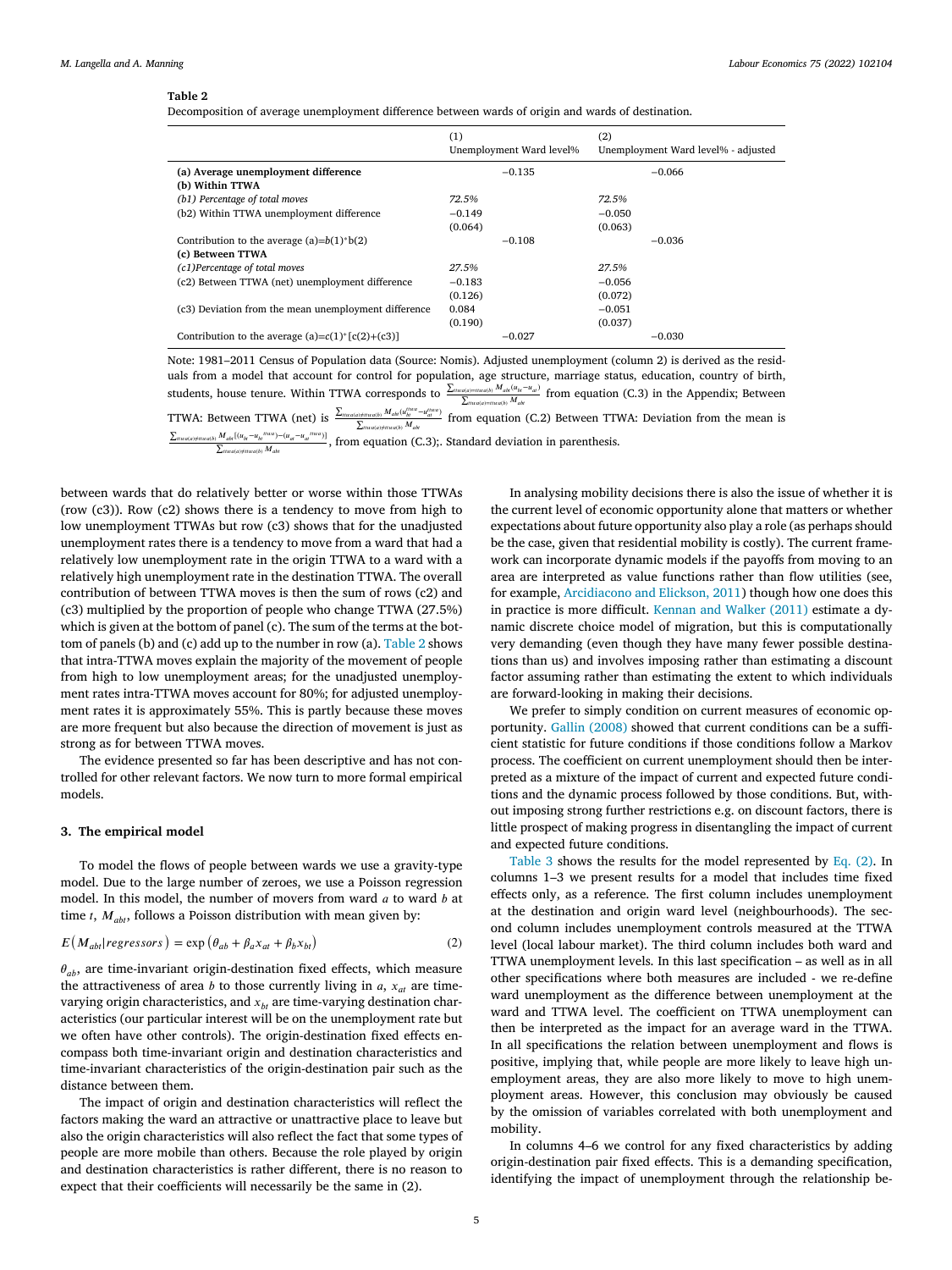<span id="page-5-0"></span>Residential mobility and economic conditions. Dependent variable: number of residents who moved between two wards in the year before the census.

|                             | (1)<br>Poisson | (2)<br>Poisson | (3)<br>Poisson | (4)<br>Poisson | (5)<br>Poisson | (6)<br>Poisson | (7)<br>Poisson | (8)<br>Poisson | (9)<br>Poisson |
|-----------------------------|----------------|----------------|----------------|----------------|----------------|----------------|----------------|----------------|----------------|
| Unemployment% D Ward        | $0.033***$     |                | $0.024***$     | $-0.019***$    |                | $-0.025***$    | $-0.006***$    |                | $-0.003***$    |
|                             | (0.001)        |                | (0.001)        | (0.001)        |                | (0.001)        | (0.001)        |                | (0.001)        |
| Unemployment% O Ward        | $0.037***$     |                | $0.034***$     | 0.001          |                | $-0.008***$    | $0.007***$     |                | $0.008***$     |
|                             | (0.001)        |                | (0.001)        | (0.001)        |                | (0.001)        | (0.001)        |                | (0.001)        |
| Unemployment% D TTWA        |                | $0.065***$     | $0.060***$     |                | $-0.017***$    | $-0.018***$    |                | $-0.021***$    | $-0.022***$    |
|                             |                | (0.001)        | (0.001)        |                | (0.001)        | (0.001)        |                | (0.001)        | (0.001)        |
| Unemployment% O TTWA        |                | $0.043***$     | $0.040***$     |                | $0.030***$     | $0.031***$     |                | $0.013***$     | $0.014***$     |
|                             |                | (0.001)        | (0.001)        |                | (0.001)        | (0.001)        |                | (0.001)        | (0.001)        |
| Obs                         | 14,068,896     |                |                | 14.068.896     |                |                | 14.068.896     |                |                |
| Year FEs                    | Yes            | Yes            | Yes            | Yes            | Yes            | Yes            | Yes            | Yes            | Yes            |
| Destination*Origin Ward FEs |                |                |                | Yes            | Yes            | Yes            | Yes            | Yes            | Yes            |
| Time varying Ward controls  |                |                |                |                |                |                | Yes            | Yes            | Yes            |

Note: <sup>∗</sup>*p<*0.1, ∗∗*p<*0.05, ∗∗∗*p<*0.01 In parenthesis the standard errors account for clusters at the destination-origin level. Data from the Censuses of Population from 1981 until 2011. D Ward refers to variables at the Destination CAS Ward level, O Ward refers to variables at the Origin CAS Ward level, D TTWA refers to variables at the Destination Travel to Work Area level, O TTWA refers to variables at the Origin Travel to Work Area level. When both TTWA and Ward unemployment levels are included, the Ward unemployment is calculated as a difference between Ward and TTWA level. Control variables coefficients for Columns 7–9 are shown in Table D1 in the Appendix. Population at origin is included as an exposure parameter in Columns 7–9. Control variables included in columns 7–9 are the logarithm of the population at destination, percentage of people with university degree, age distribution, percentage of married/couples, percentage of students, percentage of people born outside the UK, percentage of homeowners and of people living in social housing, at both ward of origin and ward of destination level.

tween changes in residential mobility across areas and changes in unemployment. When included separately (columns 4 and 5) origin ward and TTWA unemployment rate tends to have a positive impact on flows, though not always significant, while ward and TTWA unemployment at destination have a significant negative impact on inflows. When the TTWA and ward unemployment levels are jointly included (column 6) the picture is less clear as the origin ward differential unemployment shows a negative relation with mobility flows. The TTWA unemployment shows instead a positive coefficient at the outflow level and negative at the destination level.

In the regressions in columns 4–6, the only variable with both timeseries and cross-section variation is the unemployment rate. There may be other time varying area characteristics that can play a role in flow dynamics. In columns 7–9 we include both origin and destination ward characteristics: age structure, percentage of people with university degree, percentage of foreign born, percentage of married couples, and percentage of home owners and in public housing.<sup>14</sup> We include population at origin as an exposure variable (so the dependent variable can be interpreted as a rate) and the log of population at destination as a control variable. The specifications in Columns 7–9 are our preferred ones as they consider pair fixed effects as well as time varying origin and destination characteristics.

When we include time varying characteristics, we find that unemployment is negatively related to inflows and positively related to outflows. The relationship with TTWA unemployment is stronger than with ward unemployment though all effects are significantly different from zero. TTWA unemployment has, in absolute value, a bigger impact on inflows than on outflows while forward unemployment it is the other way round.

Even though our preferred models are demanding specifications that consider both a broad set of origin and destination characteristics and a broad set of fixed effects, there may still be omitted time varying factors that bias our results although the direction of any bias is not clear. To correct for these potential endogeneities, we also estimate our models with a control function approach. As exogenous variation we use the time varying changes in the prevalence of two industrial sectors with large changes over the observation period: manufacturing and construction. The instrumental variables are the predicted shares in the said industries, constructed in a Bartik IV fashion

$$
\hat{S}_{jat} = s_{jat_0} \frac{E_{jt} - E_{jt-1}}{E_{jt-1}}
$$

where  $s_{i \alpha t0}$  is the share of workers in the sector  $j$  – construction or manufacturing - in area  $a$  at some initial time  $t_0$ , which in our case is 1971,  $E_{it}$  is the national level of employment in sector *j* at time *t*. This allows to isolate the local economic shock deriving from the initial industrial composition of the area and national fluctuations in the industry. The variation being exploited is an interaction between area and time because we include area and time fixed effects. This means our estimates are not vulnerable to recent criticisms on the possible endogeneity of the initial shares used in the construction of the shift-share instrument in a single cross-section or, in a panel where time-varying initial shares are used [\(Borusyak](#page-11-0) et al., 2018; [Jaeger](#page-12-0) et al., 2018; Adão et al., [2019;](#page-11-0) [Goldsmith-Pinkham](#page-12-0) et al., 2020). As our models use time-invariant initial shares and control for ward-pair fixed effects, endogeneity of initial shares cannot be a concern. Our identification comes from the interaction between the initial shares which vary across areas but not over time and aggregate industry employment growth that varies over time but not across areas; we are assuming that changes in industrial structure affect residential mobility through an effect on economic opportunity as measured by the unemployment rate. The two shares are used as separate instrumental variables and constructed both at the ward level and at the TTWA level.

[Table](#page-6-0) 4 shows the results for the control function specifications.<sup>15</sup> Results are similar to their non-control function counterparts. The main difference is that, in our preferred and most complete specification (column 9), ward unemployment rates are more relevant on the inflow side, while the role of ward unemployment at the outflow side is negligible. The role of unemployment at the TTWA level is greater when we use the control function approach, both on the inflow and on the outflow side, and almost symmetrical in magnitude.

Our main specification assumes it is only the current unemployment rate that influences migration decisions but there could be more complicated dynamics. Our ability to estimate these dynamics is limited by the 10 year difference between our observations but [Table](#page-6-0) 5 presents some estimates where we include the 10-year change in the unemployment

<sup>14</sup> These variables are described in more detail in Appendix B. Coefficients on the control variables coefficients are displayed in Table D1 in the Appendix.

 $^{15}$  First stages coefficients are displayed in Table D2 in the Appendix, while control variables coefficients are shown in Table D3 in the Appendix. We use a control function approach rather than a two stages least squares as we are in a non-linear setting.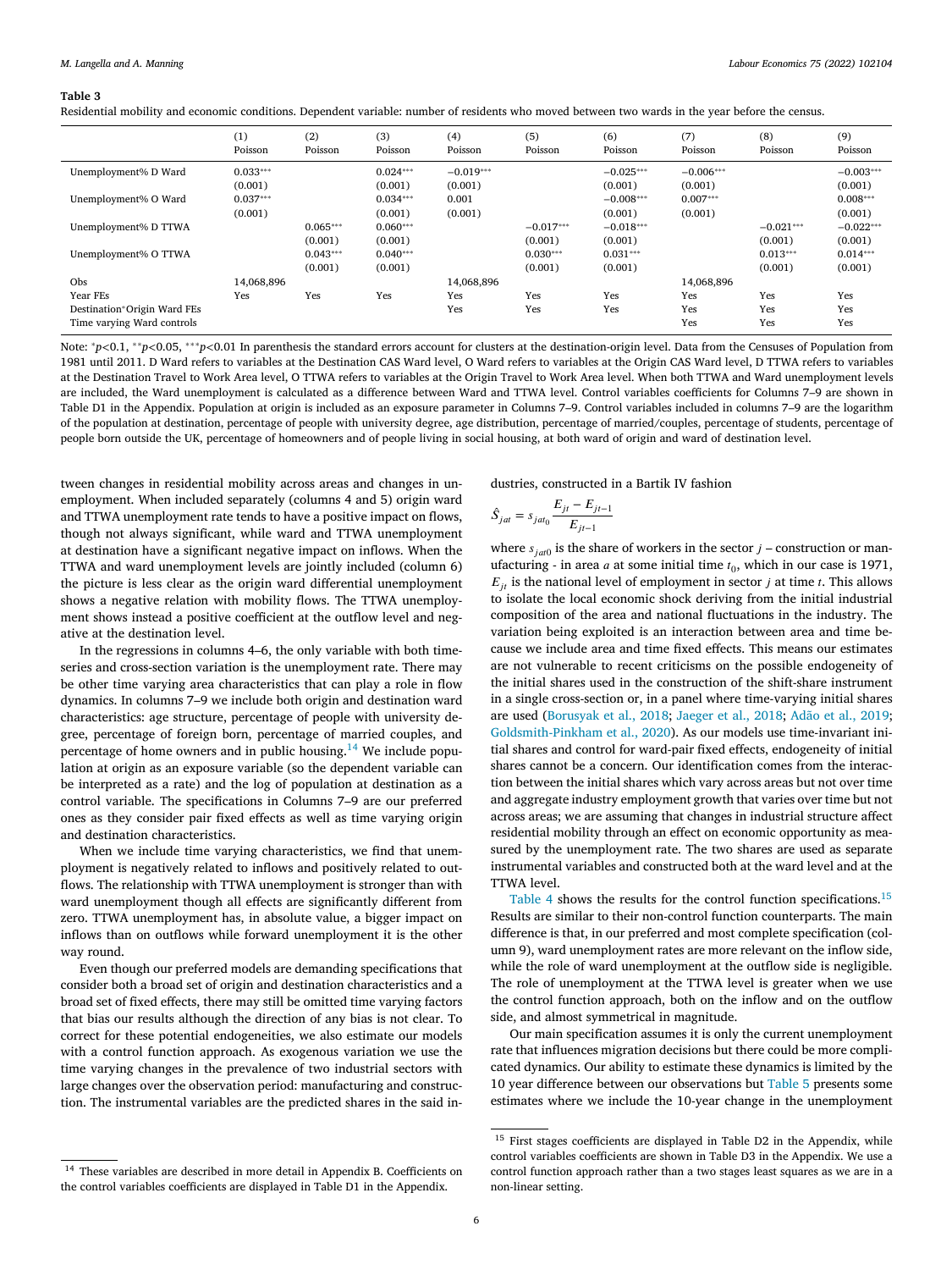<span id="page-6-0"></span>Residential mobility and economic conditions: control function specifications. Dependent variable: flow of residents between two wards in the year before the census, 1981–2011 census.

|                            | (1)<br>Poisson | (2)<br>Poisson | (3)<br>Poisson | (4)<br>Poisson | (5)<br>Poisson | (6)<br>Poisson | (7)<br>Poisson | (8)<br>Poisson | (9)<br>Poisson |
|----------------------------|----------------|----------------|----------------|----------------|----------------|----------------|----------------|----------------|----------------|
| Unemployment% D Ward       | $0.116***$     |                | $0.103***$     | $0.085***$     |                | $0.047***$     | $-0.016**$     |                | $-0.018***$    |
|                            | (0.002)        |                | (0.002)        | (0.006)        |                | (0.007)        | (0.006)        |                | (0.006)        |
| Unemployment% O Ward       | $0.085***$     |                | $0.078***$     | $0.086***$     |                | $0.056***$     | $-0.012*$      |                | $-0.008$       |
|                            | (0.002)        |                | (0.002)        | (0.006)        |                | (0.007)        | (0.006)        |                | (0.006)        |
| Unemployment% D TTWA       |                | $0.152***$     | $0.144***$     |                | $0.020**$      | $0.059***$     |                | $-0.070***$    | $-0.045***$    |
|                            |                | (0.003)        | (0.003)        |                | (0.008)        | (0.009)        |                | (0.011)        | (0.011)        |
| Unemployment% O TTWA       |                | $0.086***$     | $0.086***$     |                | $0.145***$     | $0.146***$     |                | $0.087***$     | $0.049***$     |
|                            |                | (0.003)        | (0.003)        |                | (0.008)        | (0.010)        |                | (0.011)        | (0.011)        |
| Obs                        | 14,067,840     |                |                | 14,067,840     |                |                | 14,067,840     |                |                |
| Year Fes                   | Yes            | Yes            | Yes            | Yes            | Yes            | Yes            | Yes            | Yes            | Yes            |
| Area pair Fes              |                |                |                | Yes            | Yes            | Yes            | Yes            | Yes            | Yes            |
| Time varying ward controls |                |                |                |                |                |                | Yes            | Yes            | Yes            |
| F-test excluded IV D Ward  | 102,796        |                | 67,448         | 17,325         |                | 13,117         | 13,830         |                | 15,177         |
| F-test excluded IV O Ward  | 111,125        |                | 67,712         | 19,718         |                | 13,171         | 14,099         |                | 16,322         |
| F-test excluded IV D TTWA  |                | 187,672        | 94,085         |                | 46,805         | 23,811         |                | 13,469         | 11,371         |
| F-test excluded IV O TTWA  |                | 196,012        | 98,323         |                | 55,943         | 28,324         |                | 16,637         | 12,961         |

Note: <sup>∗</sup>*p<*0.1, ∗∗*p<*0.05, ∗∗∗*p<*0.01 In parenthesis the standard errors account for clusters at the destination-origin level. Data from the Censuses of Population from 1981 until 2011. D Ward refers to variables at the Destination CAS Ward level, O Ward refers to variables at the Origin CAS Ward level, D TTWA refers to variables at the Destination Travel to Work Area level, O TTWA refers to variables at the Origin Travel to Work Area level. When both TTWA and Ward unemployment levels are included, the Ward unemployment is calculated as a difference between Ward and TTWA level. Control variables coefficients for Columns 7–9 are shown in Table D3 in the Appendix. Population at origin is included as an exposure parameter in Columns 7–9. Control variables included are population at destination (in thousands), percentage of people with university degree, age distribution, percentage of married/couples, percentage of students, percentage of people born outside the UK, percentage of homeowners and of people living in social housing, at both ward of origin and ward of destination level.

#### **Table 5**

Residential mobility and economic conditions: Controlling for changes in unemployment. Dependent variable: flow of residents between two wards in the year before the census, 1981–2011 census.

|                                     | (1)<br>Levels Only<br>Level of Unemployment | (2)<br>Levels + Differences<br>(a)<br>Level of Unemployment | (b)<br>Difference in Unemployment |
|-------------------------------------|---------------------------------------------|-------------------------------------------------------------|-----------------------------------|
| Unemployment% D Ward                | $-0.003***$                                 | $-0.008***$                                                 | $0.005***$                        |
|                                     | (0.001)                                     | (0.001)                                                     | (0.001)                           |
| Unemployment% O Ward                | $0.008***$                                  | $0.012***$                                                  | $-0.004***$                       |
|                                     | (0.001)                                     | (0.001)                                                     | (0.001)                           |
| Unemployment% D TTWA                | $-0.022***$                                 | $-0.026***$                                                 | $0.003***$                        |
|                                     | (0.001)                                     | (0.001)                                                     | (0.001)                           |
| Unemployment% O TTWA                | $0.014***$                                  | $0.009***$                                                  | $0.005***$                        |
|                                     | (0.001)                                     | (0.001)                                                     | (0.001)                           |
| Obs.                                | 14,068,896                                  | 14,068,515                                                  |                                   |
| Year Fes                            | Yes                                         | Yes                                                         |                                   |
| Destination*Origin Fes              | Yes                                         | Yes                                                         |                                   |
| Time varying Ward controls (Levels) | Yes                                         | Yes                                                         |                                   |

Note: <sup>∗</sup>*p<*0.1, ∗∗*p<*0.05, ∗∗∗*p<*0.01 In parenthesis the standard errors account for clusters at the destination-origin level. Ward unemployment is calculated as a difference between Ward and TTWA level. Control variables included are the logarithm of the population, percentage of people with university degree, age distribution, percentage of married/couples, percentage of students, percentage of people born outside the UK, percentage of homeowners and of people living in social housing, at both ward of origin and ward of destination level.

rate in addition to the current level; this specification has the advantage that the coefficient on the level of unemployment can be interpreted as the long-run impact of unemployment when it is not changing. The first column shows the estimates from our preferred baseline specification for comparison – column (9) of [Table](#page-5-0) 3 Column (2a) shows the coefficient on the level of unemployment when we also include the change in unemployment. And column (2b) the coefficient on the change in unemployment in that model. Comparing columns (1) and (2a) one can see that, with the exception of the impact of the origin TTWA unemployment rate, the estimates in the extended model are larger in absolute terms than those in the baseline model, implying bigger effects of unemployment. In contrast, the coefficients on the change in unemployment are, again with the exception of the origin TTWA unemployment rate, opposite in sign and of smaller magnitude than the coefficients on the level of unemployment in column (2a). This implies that current and

lagged unemployment have the same direction of impact on residential mobility. For the origin TTWA unemployment rate the estimates suggest that people are more likely to leave areas with both high and rising unemployment rates. While there is some evidence for dynamics being important, the estimates in columns (1) and (2a) are generally quite similar.

Our preferred interpretation of the impact of unemployment is the sufficient statistic result of Amior and [Manning](#page-11-0) (2018, [2019\)](#page-11-0). Those papers show that variation in the unemployment rate can be thought of as measuring how far down a labour supply curve residents are so can be thought of as a one-dimensional summary measure of economic welfare. Shifts in the local demand curve will change the unemployment rate by moving the local economy up the supply curve. The estimated impact of unemployment on mobility can be interpreted as the causal impact but there could be many channels through which this impact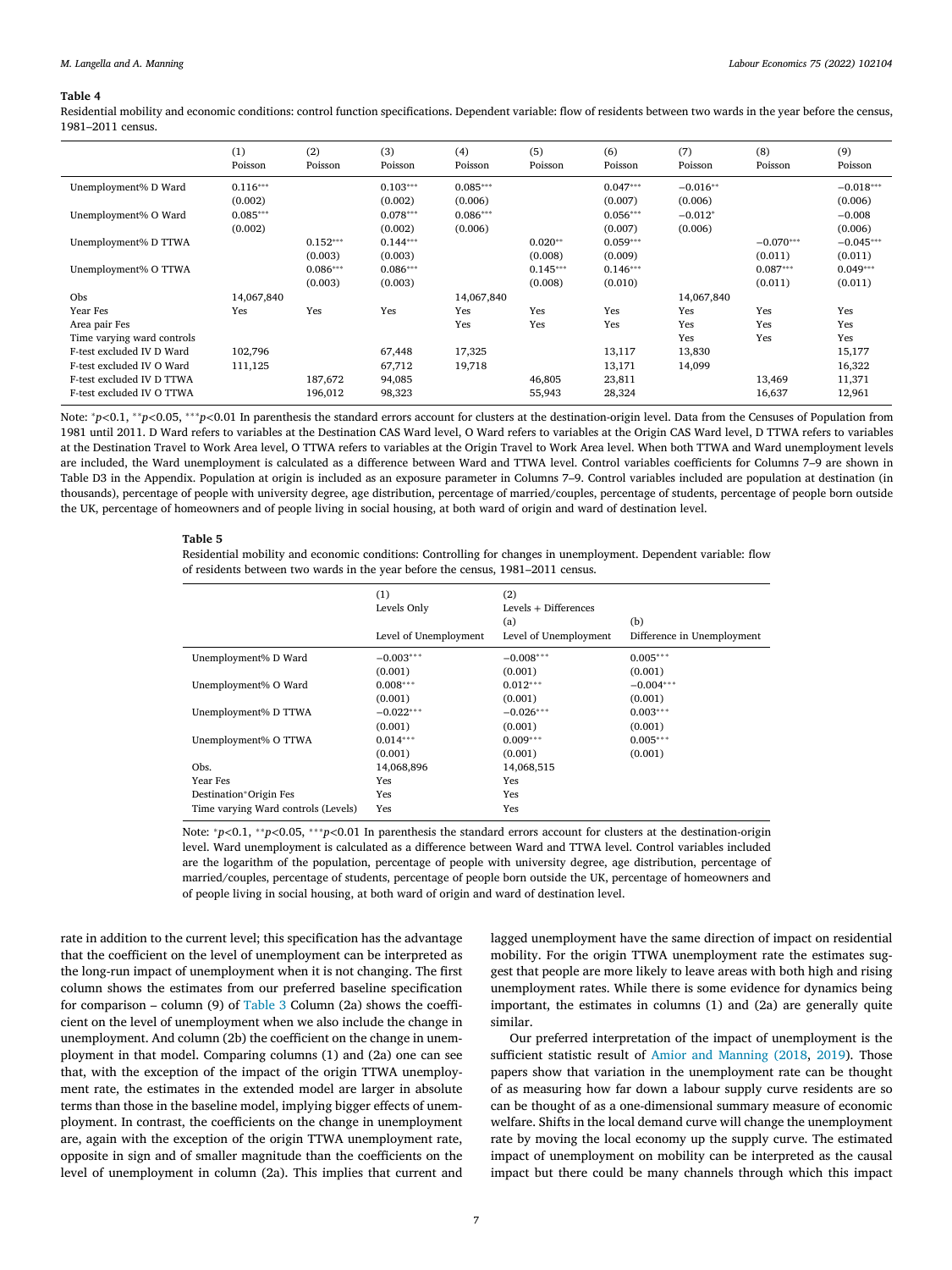Decadal Changes in Log Population and Unemployment. Dependent variable: Log changes in population at the ward level.

|                                                             | (1)<br><b>OLS</b> | (2)<br><b>OLS</b> | (3)<br><b>OLS</b> | (4)<br><b>OLS</b> |
|-------------------------------------------------------------|-------------------|-------------------|-------------------|-------------------|
| Ward Unemployment%                                          | $-0.003***$       | $-0.004***$       | $-0.004***$       | $-0.007***$       |
|                                                             | (0.0004)          | (0.001)           | (0.001)           | (0.001)           |
| TTWA Unemployment%                                          | $-0.009***$       | $-0.005***$       | $-0.011***$       | $-0.011***$       |
|                                                             | (0.001)           | (0.001)           | (0.001)           | (0.001)           |
| Destination Ward Unemployment% – weighted by mobility flows |                   |                   | $0.002*$          | $0.008***$        |
|                                                             |                   |                   | (0.001)           | (0.001)           |
| Obs.                                                        | 30,213            | 30,213            | 30,213            | 30,213            |
| <b>Year Fes</b>                                             | Yes               | Yes               | Yes               | Yes               |
| Time varying Ward controls                                  |                   | Yes               |                   | Yes               |

Note: <sup>∗</sup>*p<*0.1, ∗∗*p<*0.05, ∗∗∗*p<*0.01 In parenthesis the standard errors account for clusters at the destination-origin level. Ward unemployment is calculated as a difference between Ward and TTWA level. Control variables included are the logarithm of the population, percentage of people with university degree, age distribution, percentage of married/couples, percentage of students, percentage of people born outside the UK, percentage of homeowners and of people living in social housing.

works in addition to variation in economic opportunity e.g. it could be that higher unemployment is associated with more crime which makes areas less attractive.

How large is the response of residential mobility to unemployment? Consider a situation where unemployment increases by 1 percentage point in all wards in the TTWA so that the TTWA unemployment rate changes but not the ward rate relative to the TTWA average. If we use the estimates from column (9) of [Table](#page-6-0) 4, outflows from the TTWA would increase by 4.9% and inflows from all other areas by 4.5%; the estimated effects would be somewhat smaller if we used the estimates from column (9) of [Table](#page-5-0) 3.

What does this mean for changes in population? The following approximation to log population change is useful:

$$
d \log POP = \frac{I}{POP} d \log I - \frac{O}{POP} d \log O \tag{3}
$$

Where I is inflows and O outflows. If inflows and outflows are initially balanced and across TTWA boundaries are 2.5% annually, our estimates from [Table](#page-6-0) 4 imply that a 1 percentage point increase in unemployment is predicted to lead to a fall in population of 2.5∗(0.049+0.045)=0.235 percentage points a year. The estimates from [Table](#page-5-0) 3 imply a smaller fall, -0.09 percentage points a year.

As a check on the plausibility of these estimates we related observed changes in population to unemployment. Specifically, we estimate a model with the change in the log of ward population between census years as the dependent variable and various measures of unemployment in the initial year as explanatory variables. The results are reported in Table 6. In the first two columns we include the lagged TTWA unemployment rate and the deviation of the ward unemployment rate from the TTWA average. The first column includes only year fixed effects while the second column also includes time-varying ward characteristics (we do not include ward fixed effects as the model is for the first-difference in log population). The results indicate that, when all controls are included, a 1 percentage point increase in TTWA unemployment translates into a 0.5 percentage points decrease in population growth in the following 10 years. This is smaller than the one-year changes in population multiplied over 10 years implied by the estimates of [Table](#page-5-0) 3 and [4](#page-6-0) but there are two reasons why this should be expected.

First, these specifications do not take account of the potential impact of unemployment in destination areas. Higher unemployment in the areas to which people tend to move from this area will increase population growth in this area. Because most moves are local and there is spatial correlation in unemployment rates, origin and destination area unemployment rates are likely to be positively correlated leading to a bias in the estimated impact of the own-area unemployment rate. To allow for this we construct a weighted average of unemployment rates in likely destination areas using as weights the average fraction of people who

move to that area from this area. Results including this weighted destination unemployment rate variable are reported in columns 3 and 4. This has the expected positive coefficient and the inclusion of this variable also has the effect of increasing the magnitude of the coefficients on the own-area unemployment rate variables.

However, the predicted change in population from a 1 percentage point increase in the unemployment rate remains less than 10 times the one-year impact estimated from our mobility models. A second plausible explanation for this is that while unemployment rates are very persistent they do show some mean reversion. A regression of the unemployment rate on the unemployment rate 10 years previously gives a coefficient of about  $0.55^{16}$  implying a one-year persistence rate of 0.94=0.55ˆ0.1. This means that a 1ppt rise in the unemployment rate today would be expected to be associated with a 0.94ppt rise in a year's time, a 0.88ppt rise in a two years time etc. If we assume this level of persistence, the impact of having a one-percentage point higher unemployment rate today on annual flows would have to be multiplied by  $(1-0.55)/(1-0.55^{\circ}0.1)=7.75$  to give the expected impact of 10 years taking account of the likely change in the unemployment rate. Using the estimates from [Tables](#page-5-0) 3 and [4](#page-6-0) this leads to a predicted 10-year impact of a rise 1ppt rise in the unemployment rate on log population of 0.7 and 1.8 log points, respectively, similar to what is found in Table 6. So our results about the impact of unemployment on the one-year mobility rate and 10-year population change are broadly consistent.

While the inclusion of origin-destination pair fixed effects controls for a wide range of possible confounding factors, their inclusion does not allow to identify the impact of distance on moves, which is something of independent interest. In Appendix E we model the fixed effects estimated from [Eq.](#page-4-0) (2) presented in column 9 of [Table](#page-5-0) 3 as a function of distance and origin and destination characteristics. A model using the log of distance performs best and we use this specification in the individual modelling below. It is worth noting that we obtain very similar results on the Census data if we replace the origin-destination pair fixed effects with separate origin and destination pair fixed effects and a measure of distance so that the inclusion of pair fixed effects does not seem to be critical.

In conclusion we find that both the neighbourhood (ward) and labour market (TTWA) unemployment rate matter for mobility, consistent with the view that labour markets are more local than implied by conventional definitions of labour markets. The unemployment rate negatively affects inflows and positively affects outflows, thus causing population to move away from areas of high unemployment and towards areas of lower unemployment. This means that people tend to

<sup>&</sup>lt;sup>16</sup> This coefficient is obtained also controlling for the usual local area characteristics, when only unemployment is included this amounts to 0.78.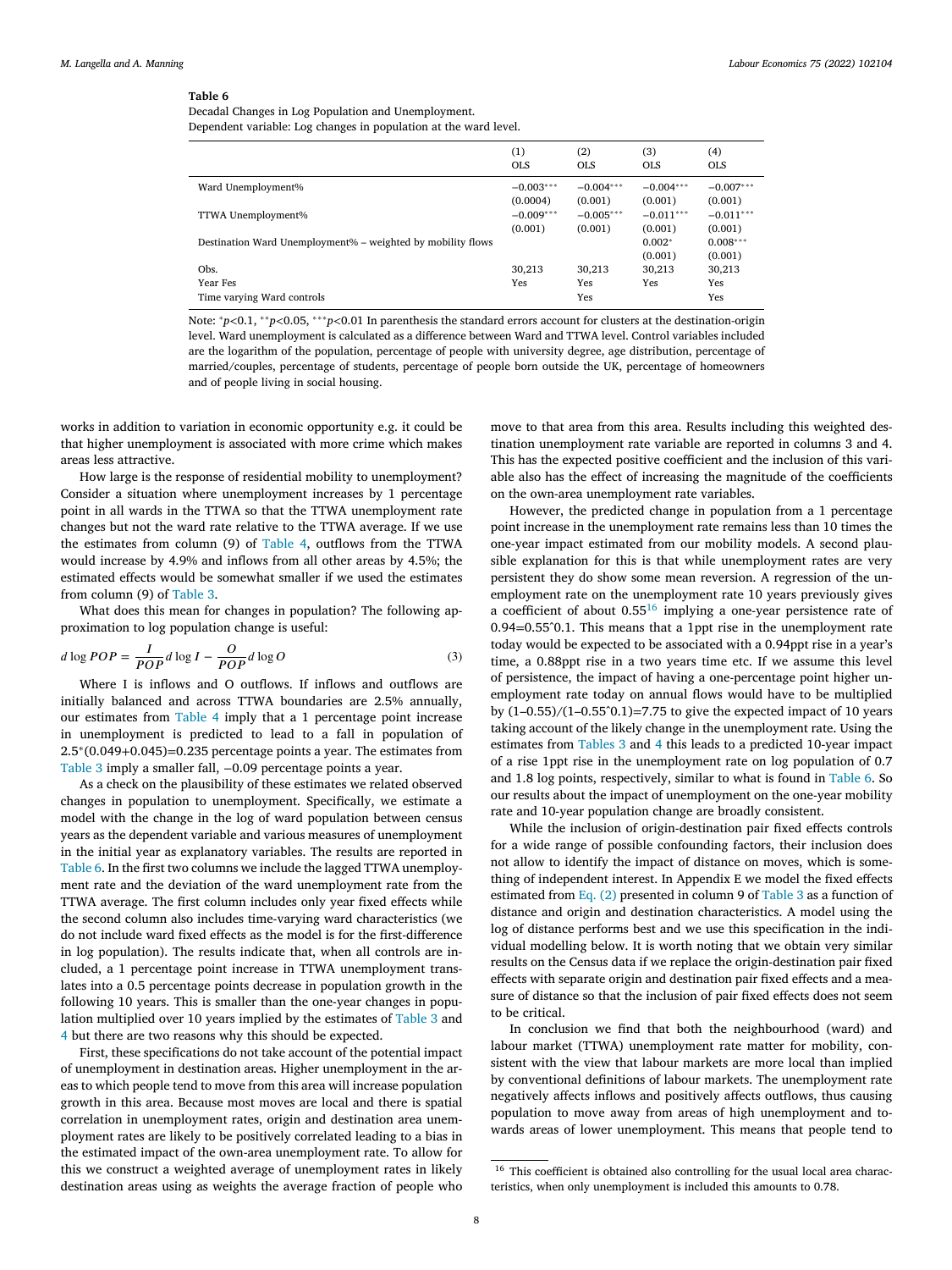<span id="page-8-0"></span>move from areas with high to low unemployment. Because most moves are over short distances, moves within labour markets are important in this process and will be missed if the analysis is at the level of the TTWA.

#### **4. The analysis of individual longitudinal data**

#### *4.1. Data and framework*

Although the Census flow data documents the residential moves for the entire population between small areas, the aggregate nature of the data does not allow us to say anything about who moves and whether the responsiveness of mobility to unemployment is different for different groups.

To investigate this, in the second part of the paper, we analyse an individual-level longitudinal dataset, the British Household Panel Study (BHPS) that ran from 1991 to 2008 and its successor from 2009, the Understanding Society, the UK Household Longitudinal Study (UKHLS). Together, these two surveys allow us to track a sample of individuals from 1991 to 2014. All individuals aged above 16 in sampled households take part in the interview and answer a broad variety of questions. The geocoded version<sup>17</sup> of BHPS/UKHLS allows us to identify moves at a local level as in the Census data used earlier. BHPS/UKHLS also have more qualitative information on residential mobility e.g. it asks about the reason for any move. Movers are approximately 6 percent of the BHPS/UKHLS sample. This accounts for 33,783 moves in total and 19,589 individual movers.

BHPS/UKHLS data sets are too small to compute statistics about unemployment and demographics within these small areas so we use census data for these variables. For this section we use small area information from the three census years that overlap with the BHPS/UKHLS survey period – 1991, 2001, and 2011 – and we linearly interpolate for intra-census years.<sup>18</sup> Fig. D7 in the Appendix illustrates mobility across wards and TTWAs using the BHPS/UKHLS survey data. As for the census, most of the mobility occurs within TTWAs. The level of the year-to-year mobility flows are similar to the census data (Fig. D3 in the Appendix) in 2001 though the trends since the 2000s are a bit different with falls in mobility in the BHPS/UKHLS data.<sup>19</sup>

We are particularly interested in the impact on mobility of the interaction of individual characteristics with local unemployment. If some groups of people are more responsive than others to unemployment, residential mobility will change the mix as well as the level of population. In choosing the individual characteristics we follow what has been found to be important in previous work on residential mobility in the UK, Hughes and [McCormick](#page-12-0) (1981, [1985\)](#page-12-0) find private renters are more mobile, [Henley](#page-12-0) (1998) finds that negative housing equity deters migration. Following this, the individual characteristics that we analyse are

| Table 7 |  |  |  |
|---------|--|--|--|
|---------|--|--|--|

BHPS/Understanding society data - descriptive statistics.

|                                  | (1)      | (2)        |
|----------------------------------|----------|------------|
|                                  | Movers   | Not movers |
| Women (%)                        | 0.534    | 0.541      |
|                                  | (0.499)  | (0.498)    |
| Married (%)                      | 0.336    | 0.553      |
|                                  | (0.472)  | (0.497)    |
| Ethnic minority (%)              | 0.093    | 0.104      |
|                                  | (0.291)  | (0.305)    |
| Age                              | 34.492   | 47.485     |
|                                  | (15.326) | (18.162)   |
| With Higher Education Degree (%) | 0.298    | 0.260      |
|                                  | (0.457)  | (0.439)    |
| With Mid-level Education (%)     | 0.346    | 0.266      |
|                                  | (0.476)  | (0.442)    |
| Homeowners (%)                   | 0.495    | 0.742      |
|                                  | (0.500)  | (0.437)    |
| Social housing (%)               | 0.163    | 0.177      |
|                                  | (0.370)  | (0.381)    |
| Observations                     | 33,783   | 399,630    |
| Number of individuals            | 19,589   | 73,705     |

Note: British Household Panel Survey and Understanding Society Panel data. Movers are defined as individuals who are ever observed in different lower super output area in subsequent waves. Movers' characteristics are measured in the observed year before the moving.

gender, marriage status, number of kids, age, education achievements, and house tenure.

Descriptive statistics for these data sets are reported in Table 7. The table shows that, in our sample, movers tend to be slightly better educated than stayers, they tend to be younger, and less likely to own a house or be in social housing. They are less likely to be people of colour and less likely to be married.

#### *4.2. Estimation*

Our empirical method for the BHPS is different from that used for the Census analysis to reflect the difference in the nature of the data. For the BHPS/UKHLS data we take a two-step approach to estimation. We first estimate a model for the destination ward conditional on changing residence; we call this the destination decision. It can be thought of as a model of in-migration into wards. Then, we use these results to estimate a binary model for whether an individual moves at all – this is the out-migration decision. This two-step approach has both practical and conceptual advantages. We assume that the utility of individual  $i$ currently living in  $a$  conditional on moving to  $b$  (which includes the possibility of moving within the current ward) at time  $t$  can be written as:

$$
V_{i\alpha bt} = \beta_1 dist_{ab} + \beta_2 q_{it} + \beta_3 x_{bt} + \beta_4 x_{bt} * q_{it} + \varepsilon_{i\alpha bt}
$$
\n<sup>(4)</sup>

Where  $q_{it}$  are the characteristics of individual *i* at time *t*,  $x_{ht}$  are area and destination characteristics, and  $dist_{ab}$  is the distance between  $a$  and  $b$  (modelled as the log distance between every pair of areas). The final term in the specification in (4) allows for an influence of individual and area characteristics but also the interaction between them. We assume that the error term has an extreme value distribution so that this specification leads to a multinomial logit model of the destination, conditional on moving. We will then also have a logit model for the decision to move at all. Hence, the model is a nested logit in which the upper nest is the decision to move, and the lower nest is the decision on destination. The conceptual advantage of this approach is that it allows the factors influencing in- and out-migration to potentially be different. The practical advantage is that, by focusing on movers in the first step, the sample size is greatly reduced, and we can still consider the full set of destination wards.

<sup>&</sup>lt;sup>17</sup> University of Essex. Institute for Social and Economic Research. (2014). *British Household Panel Survey, Waves 1-18, 1991-2009: Special Licence Access, Lower Layer Super Output Areas and Scottish Data Zones*. [data collection]. *3rd Edition.* UK Data Service. SN: 6136, [http://dx.doi.org/10.5255/UKDA-SN-6136-2.](http://dx.doi.org/10.5255/UKDA-SN-6136-2) University of Essex. Institute for Social and Economic Research, NatCen Social Research, Kantar Public. (2016). *Understanding Society: Waves 1-6, 2009-2015: Special Licence Access, Census 2001 Lower Layer Super Output Areas*. [data collection]. *7th Edition.* UK Data Service. SN: 6670, [http://dx.doi.org/10.5255/UKDA-](http://dx.doi.org/10.5255/UKDA-SN-6670-7)SN-6670-7

<sup>&</sup>lt;sup>18</sup> Using interpolation will induce some measurement error in the intra-censual years but if the true unemployment rate varies randomly about the trend this form of measurement error will not induce bias. The alternative is to use the claimant count, an administrative measure of those claiming unemployment insurance but this only gives us the numerator in the unemployment rate and was also subject to several big changes in the design of the system reducing comparability of the statistics over time.

<sup>&</sup>lt;sup>19</sup> The biggest fall is when the survey changes from BHPS to UKHLS. Even though weights are used that are designed to be representative, it is possible that the observed change is from the change in survey.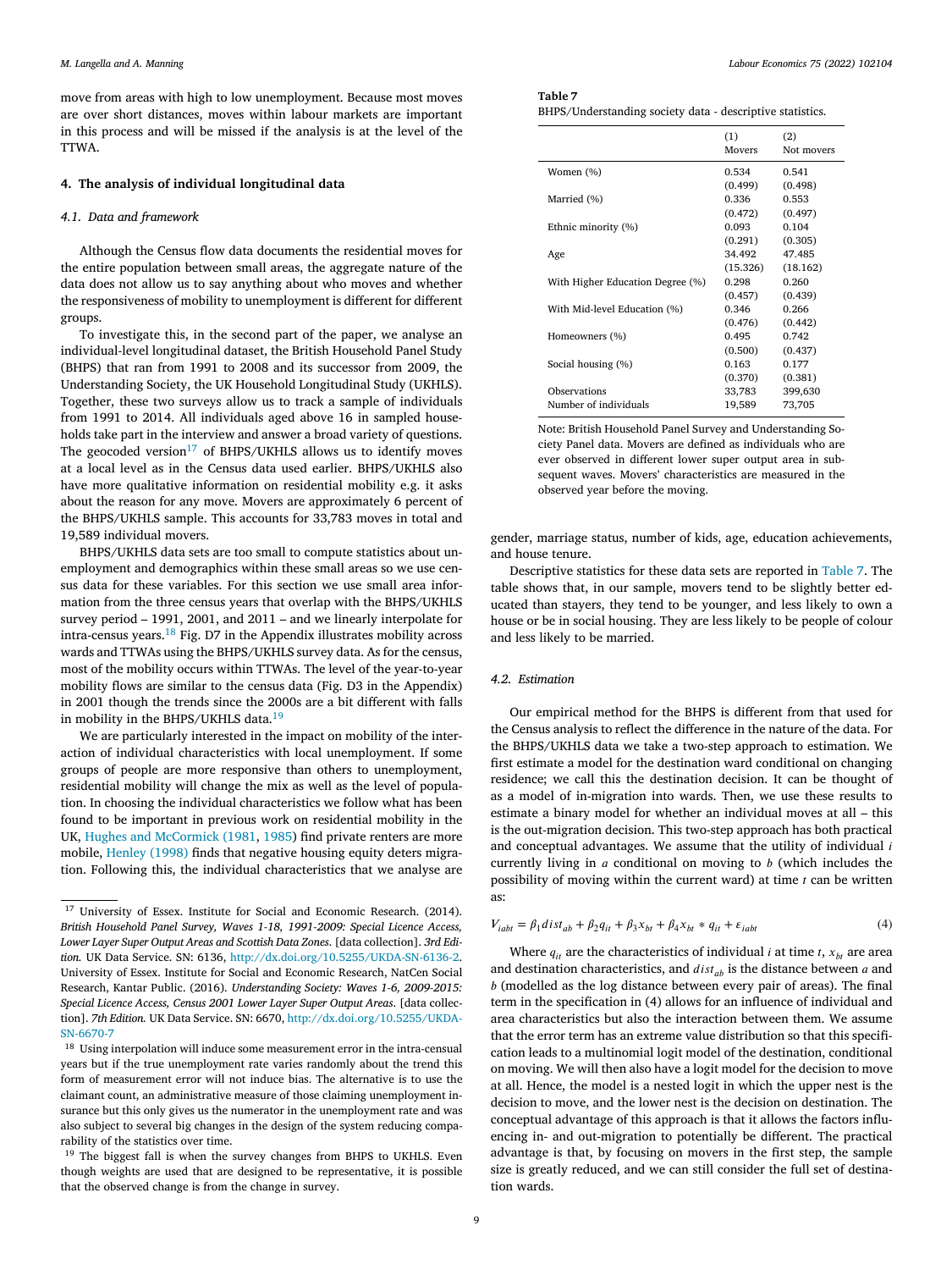<span id="page-9-0"></span>Due to the data structure, in this part of the paper the identification strategy relies essentially on a set of time-varying controls, on individual-year fixed effects, and on destination fixed effects. Even if the set of fixed effects included is quite broad, we cannot exclude the existence of unobservable variables at the area-pair level that affect the results, therefore in some specifications we will also use a control function approach similar to what we used for the census models. Contrary to the Census analysis, we cannot include origin-destination pair fixed effects as we only have one observation for many pairs in the individual data.<sup>20</sup>

#### *4.2.1. In-migration: the destination decision*

As we have a very large number of different possible destinations, the most practical way to estimate the multinomial logit model is to use the multinomial-Poisson transformation [\(Baker,](#page-11-0) 1994). Each observation is an individual who moves in a particular year so the fixed effect that needs to be included in the Poisson model is an individual∗year fixed effect. This means that the level effect of individual characteristics on the destination decision in (3) will be subsumed in the fixed effects so can be dropped from the estimated model. The same applies to the origin area characteristics (including unemployment). But the impact or destination area unemployment and its interaction with individual characteristics can be identified and this is the focus of our analysis. The estimated models also include time-invariant destination fixed effects.

Table D4 in the Appendix illustrates a first set of basic models where no interactions are included. As in the census analysis, both destination ward and TTWA unemployment have a negative impact on the probability of choosing a specific area, though results are not as robust as for the census analysis once we start including destination fixed effects and controls (columns 4–9). This is likely because the individual data is much better-suited to identifying the interaction of characteristics with unemployment than the main effect as we typically have only a few observations moving to each destination ward: the average number of movers in an observed origin-destination pair is 1.6 and for many pairs we have no observations at all. As for the census dataset, we also estimate the model using a control function approach to correct for the endogeneity of unemployment. Table D5 in the Appendix presents the results which are not significantly different from the non control function ones, though more imprecise.

Estimating the full model illustrated by Eq. [\(4\),](#page-8-0) with all unemployment interactions with individual characteristics is demanding computationally because of the high dimension of the individual level matrix. To overcome this issue, we use the 'big data bootstrap' procedure suggested in [Kleiner](#page-12-0) et al. (2012), implemented as follows. We randomly create different subsamples of the dataset destination wards in the UK. Following [Kleiner](#page-12-0) et al. (2012), each subsample contains 4060 individual-time units, which is, approximately,  $N^{\gamma}$  with  $\gamma = 0.8$  and N being the total number of units. For each individual-time unit  $i$  in each subsample  $I$  we construct the full matrix of location alternatives. This procedure mechanically excludes destinations where nobody or just one unit from the subsample moves to, as these areas do not affect the estimated coefficients given the fixed effects included in the model. In each of the subsamples we then estimate the models in Poisson form. Coefficients and bootstrapped standard errors are then derived as weighted averages of the estimates from each run of the estimated model. As a check, Table D6 in the Appendix replicates the estimates of one of the models from Table D4 using this bootstrapping procedure, obtaining similar results.

Table 8 illustrates the results for the model that includes unemployment interactions as illustrated in Eq. [\(4\).](#page-8-0) As elsewhere in the paper,

#### **Table 8**

Models for the choice of destination for movers in BHPS and Understanding Society data with interactions of unemployment at destination with individual characteristics. Dependent variable: indicator for moving to a specific ward.

|                           | (1)<br>CAS  | (2)<br><b>TTWA</b> | (3)<br>CAS & TTWA |
|---------------------------|-------------|--------------------|-------------------|
| Ward unemployment:        |             |                    |                   |
| Unemployment (Une)        | 0.048       |                    | $0.060**$         |
|                           | (0.027)     |                    | (0.028)           |
| Une*Age (mean rescaled)   | $-0.001***$ |                    | $-0.001**$        |
|                           | (0.0004)    |                    | (0.001)           |
| Une*dependant child dummy | 0.047       |                    | 0.048             |
|                           | (0.033)     |                    | (0.036)           |
| Une*Mid level education   | $-0.025*$   |                    | $-0.029**$        |
|                           | (0.014)     |                    | (0.015)           |
| Une*Higher education      | $-0.083***$ |                    | $-0.089***$       |
|                           | (0.016)     |                    | (0.017)           |
| Une*Kids (No.)            | $0.013**$   |                    | $0.014**$         |
|                           | (0.006)     |                    | (0.006)           |
| Une*Married               | $-0.072***$ |                    | $-0.073***$       |
|                           | (0.014)     |                    | (0.016)           |
| Une*Ethnic minority       | $0.129***$  |                    | $0.120***$        |
|                           | (0.019)     |                    | (0.021)           |
| Une*Own house             | $-0.057***$ |                    | $-0.066***$       |
|                           | (0.013)     |                    | (0.014)           |
| Une*Woman                 | $-0.001$    |                    | $-0.002$          |
|                           | (0.011)     |                    | (0.012)           |
| TTWA Unemployment:        |             |                    |                   |
| Unemployment (Une)        |             | $-0.022$           | $-0.021$          |
|                           |             | (0.062)            | (0.063)           |
| Une*Age (mean rescaled)   |             | $-0.002*$          | $-0.002$          |
|                           |             | (0.001)            | (0.001)           |
| Une*Dependent child dummy |             | 0.067              | 0.049             |
|                           |             | (0.098)            | (0.098)           |
| Une*Mid level education   |             | $-0.005$           | $-0.006$          |
|                           |             | (0.034)            | (0.034)           |
| Une*Higher education      |             | $-0.042$           | $-0.052$          |
|                           |             | (0.038)            | (0.037)           |
| Une*Kids (No.)            |             | 0.006              | 0.005             |
|                           |             | (0.016)            | (0.016)           |
| Une*Married               |             | $-0.051$           | $-0.059$          |
|                           |             | (0.033)            | (0.033)           |
| Une*Ethnic minority       |             | $0.203***$         | $0.197***$        |
|                           |             | (0.063)            | (0.065)           |
| Une*Own house             |             | 0.001              | $-0.004$          |
|                           |             | (0.031)            | (0.031)           |
| Une*Woman                 |             | 0.001              | 0.000             |
|                           |             | (0.027)            | (0.027)           |

Note: <sup>∗</sup>*p<*0.1, ∗∗*p<*0.05, ∗∗∗*p<*0.01 In parenthesis the standard errors account for clusters at the destination-origin level. Ward refers to variables at the Destination CAS Ward level, D TTWA refers to variables at the Destination Travel to Work Area level. When both TTWA and Ward unemployment levels are included, the Ward unemployment is calculated as a difference between Ward and TTWA level. The logarithm of linear distance between ward centroids is included in all models. Controls at destination included are log of total population, percentage of people with university degree, age distribution, percentage of married/couples, percentage of students, percentage of people born outside the UK, percentage of homeowners and of people living in social housing at the ward of destination level. The models are estimated on random partitions of the sample and subsequently aggregated as illustrated in [Section](#page-8-0) 4.

three models are estimated, one with ward unemployment only, one with TTWA-level unemployment, and one including both, as well as the corresponding interaction terms with individual characteristics. $21$  All models include individual-time specific fixed effects, destination fixed effects, logarithm of distance, and destination area characteristics from the small area census data. There are a lot of coefficients in these regressions, but the following patterns emerge. First, heterogeneities in

 $\overline{a^{20}}$  As noted earlier, we obtain very similar results on the Census data if we replace the origin-destination pair fixed effects with separate origin and destination pair fixed effects and a measure of distance. This latter specification is analogous to the specification estimated on the BHPS/UKHLS data where the origin fixed effect is subsumed in the individual fixed effect.

<sup>&</sup>lt;sup>21</sup> As for the census analysis, in models that include both TTWA and ward unemployment, ward unemployment is defined as the difference between ward and TTWA unemployment.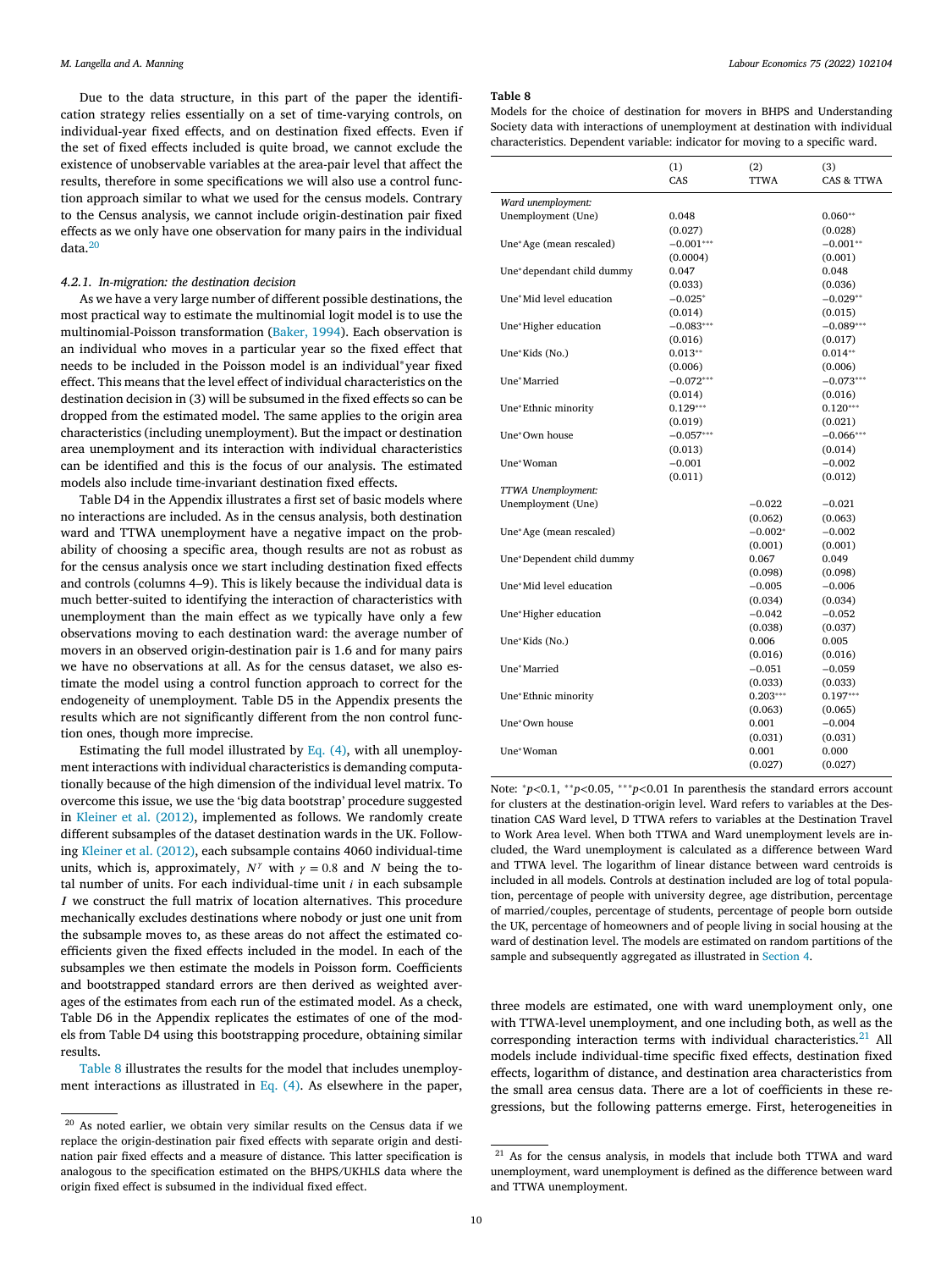<span id="page-10-0"></span>the response to destination area unemployment seem more important for ward level than TTWA level unemployment, where only the ethnic minorities interaction coefficient stands out as significant, suggesting that ethnic minorities are less sensitive to the level of unemployment. Younger people, the better educated, the married, homeowners, and the employed are more sensitive to the level of unemployment in the ward, and therefore tend to move less to high unemployment wards. Ethnic minorities are less sensitive to the ward unemployment rates and tend to be more likely to move to high unemployment wards. The inclusion of TTWA level unemployment and interactions (Column 3) does not alter much these results. In terms of our theoretical model (4) that underpins our empirical model one would expect individuals to be more sensitive to unemployment, the more important are labour market outcomes relative to the idiosyncratic component of utility. For example, the young may be more focused on labour market opportunities in deciding on where to live.

#### *4.2.2. Out-migration: the moving decision*

Economic conditions and local characteristics affect the probability of moving away as well as the probability of picking a particular area when moving. In this section we estimate the probability of moving away using the panel from BHPS and Understanding Society.

As we previously mentioned, our model is essentially a nested logit structure in which the upper nest is the binary decision to move or not and, conditional on moving, the lower nest is the decision about the area to move to. The decision about whether to move or not is assumed to be determined by the difference between the utility achievable from remaining in the present location,  $V_{\text{cat}}$  and the expected utility conditional on moving, denoted by  $I_{at}$  (what is often known as the inclusive value). Given the multinomial logit structure for the location decision of movers, the inclusive value can be written as:

$$
I_{at} = \log \sum_{i} e^{V_{ait}} \tag{5}
$$

We use a first-order Taylor series approximation to the inclusive value to write the returns to moving as:

$$
I_{at} - V_{aat} \approx \frac{\sum_b e^{V_{ab0}} (V_{abt} - V_{aat})}{\sum_b e^{V_{ab0}}} = \sum_b p_{ab0} (V_{abt} - V_{aat})
$$
 (6)

where  $p_{ai0}$  is the probability of moving from  $a$  to  $b$  in some base year. Eq. (6) has a simple interpretation: the inclusive value can be written as a weighted average of the returns to moving to other areas where the weights are the probability of making that move.

We use weights based on the estimates in [Table](#page-9-0) 8 to compute a weighted average of unemployment rates in surrounding areas and we then include in our main model the difference between the unemployment rate in the place where the individual is living and the weighted average of the unemployment rate of all the other areas. The probability of moving at time  $t$  is modelled as a logistic function of the individual characteristics and of the difference between one's own area and potential destinations' unemployment rate at time  $t - 1$ .

Table D7 in the Appendix shows the results for some baseline models with different sets of fixed effects. Columns 1–3 include year fixed effects as well as area of origin controls and individual controls – in the table we report unemployment coefficients only for readability. In column (3) with both ward and TTWA unemployment rates included, the difference in ward level unemployment has a positive impact on the probability of moving away from the area (as predicted by the theory), while TTWA level unemployment has a negative impact. However, when we add individual fixed effects in columns (4)-(6) - our preferred specification – both ward and TTWA unemployment rates in the current area of residence relative to likely destination areas has a significant positive effect on the probability of moving away.

As for the probability of moving in a specific area, it may be that the impact of the difference in unemployment is heterogeneous across different people. In [Table](#page-11-0) 9 we re-run our preferred specification, corresponding to columns 4–6 of Table D7, including interaction terms of

the ward and TTWA difference in unemployment with individual characteristics. We find that people who own a house and ethnic minorities react more to ward level unemployment, while people with more kids react more to TTWA level unemployment. In opposition, people who are married are less sensitive to TTWA unemployment (Column 3).

Overall, outflow models display a lower degree of heterogeneity than the inflow models we estimated in the previous section.

#### *4.3. Extensions*

In the Online Appendix we consider two extensions to the model: investigating heterogeneity by reasons for moving (job related, home related, area related, family related, and education related) and models for the behaviour of households rather than individuals as 74.7% of the individual moves in our dataset are associated to the whole household moving. The results for these extensions are broadly in line with the individual-level models.

#### **5. Conclusions**

There is renewed interest in spatial inequality in economic opportunity because it seems to play an important role in the current politics of many countries. One of the factors that might be expected to reduce spatial inequality is mobility of people from areas of low to high opportunity. Although the question of how mobility responds to unemployment is an old question, there is not as much recent research on the topic as one might expect given its importance.

Compared to the existing literature a main contribution of the paper is to argue that labour markets are more local than generally assumed so that one misses a lot of the action if the analysis only focuses on conventional definitions of labour markets aggregation such as Commuting Zones or TTWAs. Unemployment rates are not equalized within these labour markets as would be expected if they were unified labour markets. And most residential moves are only short distances so one needs to consider the role of these moves in re-allocating labour from high to low unemployment areas.

This paper develops an empirical method that can handle a large number of areas and applies the method to investigate the impact of unemployment on residential mobility in the UK. We find that both the neighbourhood (ward) and labour market (TTWA) unemployment rate matter for mobility, consistent with the view that labour markets are more local than would be implied by the use of conventional definitions of labour markets. The unemployment rate negatively affects inflows and positively affects outflows, thus causing population to move away from areas of high unemployment and towards areas of lower unemployment. This means that people tend to move from areas with high to low unemployment. Because most moves are over short distances, moves within labour markets are important in this process and will be missed if the analysis is at the level of the TTWA. And if labour markets are more local than TTWAs (and the evidence supports this view), these short moves are an important economic adjustment mechanism.

The conclusion that local moves and local unemployment plays an important role in the adjustment process has potential policy implications. It suggests that very local interventions in areas of high unemployment may be effective in reducing spatial inequalities.

We have also investigated heterogeneity in both the costs of distance and the responsiveness to unemployment using individual longitudinal data. Our main conclusions are that there are heterogeneities in the reaction to local unemployment, to the distance between areas and to the ethnic composition of the area. This is true both for inflows and for outflows. One of the implications of this is that easier residential mobility (a policy often recommended to lessen spatial inequalities) is likely to affect some groups more than others, affecting the demographic mix of areas that may also have important impacts on economic opportunities. Investigating these impacts is left for future research.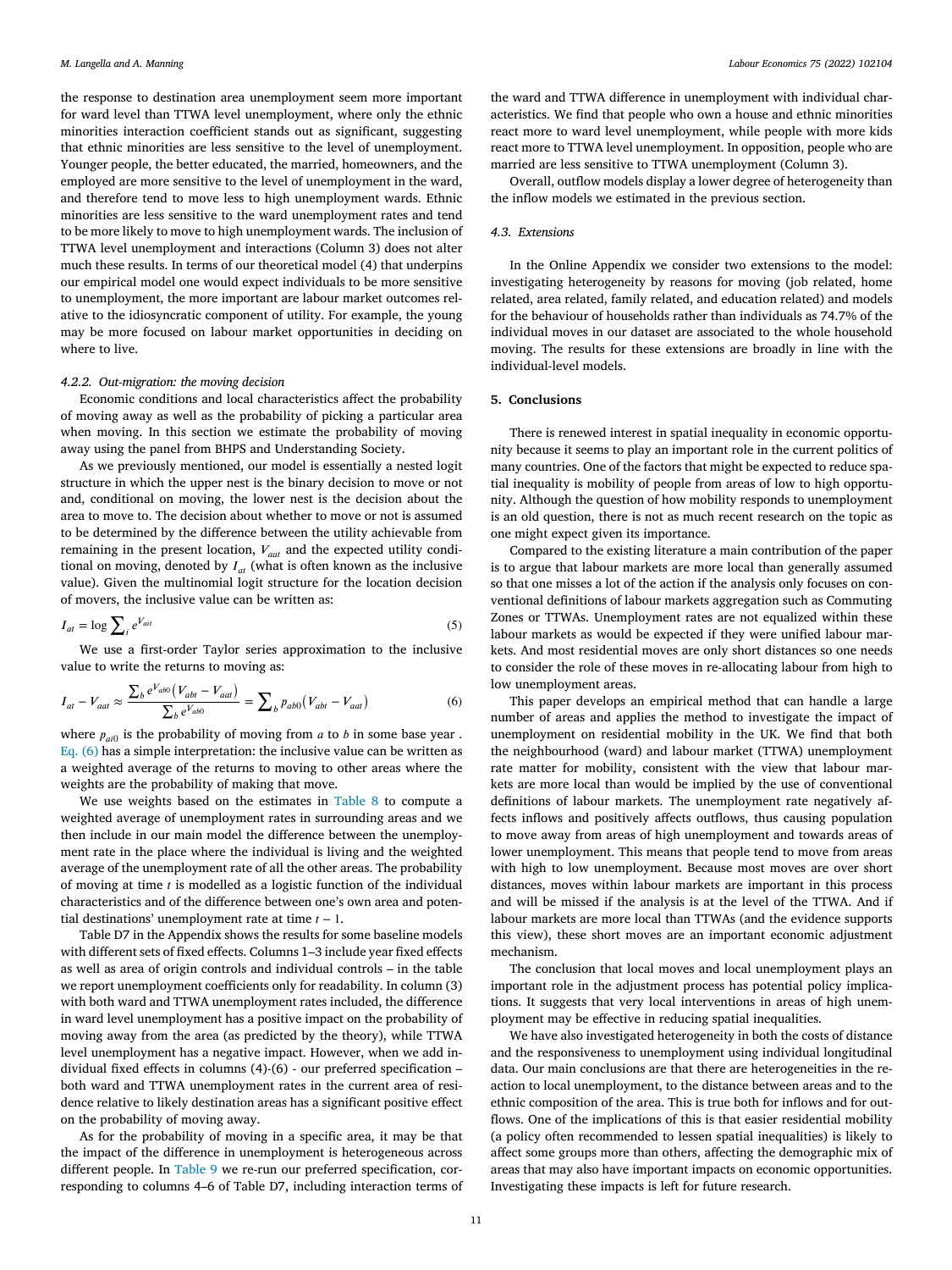<span id="page-11-0"></span>Models for whether an individual moves in the year: Interactions of unemployment with individual characteristics. BHPS and Understanding Society data. Logit model. Dependent variable: indicator for whether a person has moved in a year.

|                                                 | (1)<br>CAS Ward | (2)<br><b>TTWA</b> | (3)<br>CAS Ward & TTWA |
|-------------------------------------------------|-----------------|--------------------|------------------------|
| Ward unemployment:                              |                 |                    |                        |
| Unemployment (difference)                       | $0.027**$       |                    | $0.025**$              |
|                                                 | (0.013)         |                    | (0.012)                |
| Unemployment (difference)*Age (mean rescaled)   | $0.001*$        |                    | 0.001                  |
|                                                 | (0.0003)        |                    | (0.0003)               |
| Unemployment (difference)*Dependent child dummy | 0.015           |                    | 0.018                  |
|                                                 | (0.038)         |                    | (0.036)                |
| Unemployment (difference)*Mid level education   | 0.002           |                    | 0.000                  |
|                                                 | (0.011)         |                    | (0.010)                |
| Unemployment (difference)*Higher education      | $-0.004$        |                    | $-0.007$               |
|                                                 | (0.015)         |                    | (0.010)                |
| Unemployment (difference)*Kids (No.)            | $0.008*$        |                    | 0.006                  |
|                                                 | (0.004)         |                    | (0.005)                |
| Unemployment (difference)*Married               | 0.013           |                    | $0.017*$               |
|                                                 | (0.011)         |                    | (0.009)                |
| Unemployment (difference)*Ethnic minority       | $0.034**$       |                    | $0.035**$              |
|                                                 | (0.017)         |                    | (0.014)                |
| Unemployment (difference)*Own house             | $0.027**$       |                    | $0.026***$             |
|                                                 | (0.011)         |                    | (0.009)                |
| Unemployment (difference)*Woman                 | $-0.001$        |                    | $-0.004$               |
|                                                 | (0.009)         |                    | (0.010)                |
| TTWA Unemployment:                              |                 |                    |                        |
| Unemployment (difference)                       |                 | 0.046              | $0.088*$               |
|                                                 |                 | (0.051)            | (0.052)                |
| Unemployment (difference)*Age (mean rescaled)   |                 | 0.001              | 0.001                  |
|                                                 |                 | (0.002)            | (0.002)                |
| Unemployment (difference)*Dependent child dummy |                 | $-0.108$           | $-0.097$               |
|                                                 |                 | (0.137)            | (0.134)                |
| Unemployment (difference)*Mid level education   |                 | 0.045              | 0.051                  |
|                                                 |                 | (0.042)            | (0.043)                |
| Unemployment (difference)*Higher education      |                 | $0.093*$           | $0.093*$               |
|                                                 |                 | (0.056)            | (0.051)                |
| Unemployment (difference)*Kids (No.)            |                 | $0.047**$          | $0.047***$             |
|                                                 |                 | (0.022)            | (0.015)                |
| Unemployment (difference)*Married               |                 | $-0.073*$          | $-0.065*$              |
|                                                 |                 | (0.044)            | (0.036)                |
| Unemployment (difference)*Ethnic minority       |                 | $-0.019$           | $-0.041$               |
|                                                 |                 | (0.121)            | (0.102)                |
| Unemployment (difference)*Own house             |                 | 0.046              | 0.038                  |
|                                                 |                 | (0.038)            | (0.038)                |
| Unemployment (difference)*Woman                 |                 | $-0.064*$          | $-0.067$               |
|                                                 |                 | (0.038)            | (0.045)                |
| N                                               | 122,808         | 122,808            | 122,808                |

Note: <sup>∗</sup>*p<*0.1, ∗∗*p<*0.05, ∗∗∗*p<*0.01 In parenthesis the bootstrapped standard errors. Controls included are log of total population, percentage of people with university degree, age distribution, percentage of married/couples, percentage of students, percentage of people born outside the UK, percentage of homeowners and of people living in social housing at the ward of origin level.

#### **Acknowledgments**

We thank the ESRC for funding the research under grant ES/N012259/1 Migration and the North South Divide. We would like to thank participants at the 2019 Royal Economic Society conference and at the 2020 Applied Economics Workshop (Padova) for valuable discussion and comments.

#### **Supplementary materials**

Supplementary material associated with this article can be found, in the online version, at doi[:10.1016/j.labeco.2021.102104.](https://doi.org/10.1016/j.labeco.2021.102104)

#### **References**

- [Adão,](http://refhub.elsevier.com/S0927-5371(21)00139-1/sbref0001) R., [Kolesár,](http://refhub.elsevier.com/S0927-5371(21)00139-1/sbref0001) M., [Morales,](http://refhub.elsevier.com/S0927-5371(21)00139-1/sbref0001) E., 2019. Shift-share designs: theory and inference. Q. J. Econ. 134 (4), [1949–2010.](http://refhub.elsevier.com/S0927-5371(21)00139-1/sbref0001)
- [Amior,](http://refhub.elsevier.com/S0927-5371(21)00139-1/sbref0002) M., [Manning,](http://refhub.elsevier.com/S0927-5371(21)00139-1/sbref0002) A., 2018. The persistence of local [joblessness.](http://refhub.elsevier.com/S0927-5371(21)00139-1/sbref0002) Am. Econ. Rev. 7 (108).
- Amior, M. and Manning, A. (2019) "Migration, commuting, and local joblessness"
- Anelli, M., Basso, G., Ippedico, G., Peri, G, 2020. Does Emigration Drain Entrepreneurs?. CESifo Working Paper No. 8388. Available at SSRN: [https://ssrn.com/](https://ssrn.com/abstract=3642386) abstract=3642386.
- [Arcidiacono,](http://refhub.elsevier.com/S0927-5371(21)00139-1/sbref0005) P., [Ellickson,](http://refhub.elsevier.com/S0927-5371(21)00139-1/sbref0005) P.B., 2011. Practical methods for [estimation](http://refhub.elsevier.com/S0927-5371(21)00139-1/sbref0005) of dynamic discrete choice models. Annu. Rev. Econ. 3, 339–363.
- [Baker,](http://refhub.elsevier.com/S0927-5371(21)00139-1/sbref0006) S.G., 1994. The [multinomial-poisson](http://refhub.elsevier.com/S0927-5371(21)00139-1/sbref0006) transformation. Stat. *J. R. Stat. Soc. Ser. C* 43, 495–504.
- [Blanchard,](http://refhub.elsevier.com/S0927-5371(21)00139-1/sbref0007) O., [Katz,](http://refhub.elsevier.com/S0927-5371(21)00139-1/sbref0007) L.F., 1992. Regional [evolutions.](http://refhub.elsevier.com/S0927-5371(21)00139-1/sbref0007) Brook. Pap. Econ. Act. (1) 1–75.
- [Borusyak,](http://refhub.elsevier.com/S0927-5371(21)00139-1/sbref0008) K., [Hull,](http://refhub.elsevier.com/S0927-5371(21)00139-1/sbref0008) P., [Jaravel,](http://refhub.elsevier.com/S0927-5371(21)00139-1/sbref0008) X., 2018. [Quasi-Experimental](http://refhub.elsevier.com/S0927-5371(21)00139-1/sbref0008) Shift-Share Research Designs. National Bureau of Economic Research, p. w24997.
- [Bound,](http://refhub.elsevier.com/S0927-5371(21)00139-1/sbref0009) J., [Holzer,](http://refhub.elsevier.com/S0927-5371(21)00139-1/sbref0009) H.J., 2000. Demand shifts, population [adjustments,](http://refhub.elsevier.com/S0927-5371(21)00139-1/sbref0009) and labour market outcomes during the 1980s. J. Labour Econ. 18 (1), 20–54.
- [Bütikofer,](http://refhub.elsevier.com/S0927-5371(21)00139-1/sbref0037) A., [Peri,](http://refhub.elsevier.com/S0927-5371(21)00139-1/sbref0037) G., 2021. How cognitive ability and [personality](http://refhub.elsevier.com/S0927-5371(21)00139-1/sbref0037) traits affect geographic mobility. J Labor Econ 39 (2), 559–595.
- [Coen-Pirani,](http://refhub.elsevier.com/S0927-5371(21)00139-1/sbref0010) D., 2010. [Understanding](http://refhub.elsevier.com/S0927-5371(21)00139-1/sbref0010) gross worker flows across US states. J. Monet. Econ. 57, 769–784.
- [Dahl,](http://refhub.elsevier.com/S0927-5371(21)00139-1/sbref0011) G.B., 2002. Mobility and the return to education: testing Roy model with multiple markets. [Econometrica](http://refhub.elsevier.com/S0927-5371(21)00139-1/sbref0011) 70, 2367–2420.
- [Dao,](http://refhub.elsevier.com/S0927-5371(21)00139-1/sbref0012) M., [Furceri,](http://refhub.elsevier.com/S0927-5371(21)00139-1/sbref0012) D., [Loungani,](http://refhub.elsevier.com/S0927-5371(21)00139-1/sbref0012) P., 2017. Regional labor market [adjustment](http://refhub.elsevier.com/S0927-5371(21)00139-1/sbref0012) in the United States: trend and cycle. Rev. Econ. Stat. 99, 243–257.

[Decressin,](http://refhub.elsevier.com/S0927-5371(21)00139-1/sbref0014) J., [Fatas,](http://refhub.elsevier.com/S0927-5371(21)00139-1/sbref0014) A., 1995. Regional labor market dynamics in Europe. Eur. Econ. Rev. 39 (9), [1627–1655.](http://refhub.elsevier.com/S0927-5371(21)00139-1/sbref0014)

Dauth, W., Findeisen, S., Moretti, E., Suedekum, J. (2018). "Matching in cities", NBER Working Paper No. 25227